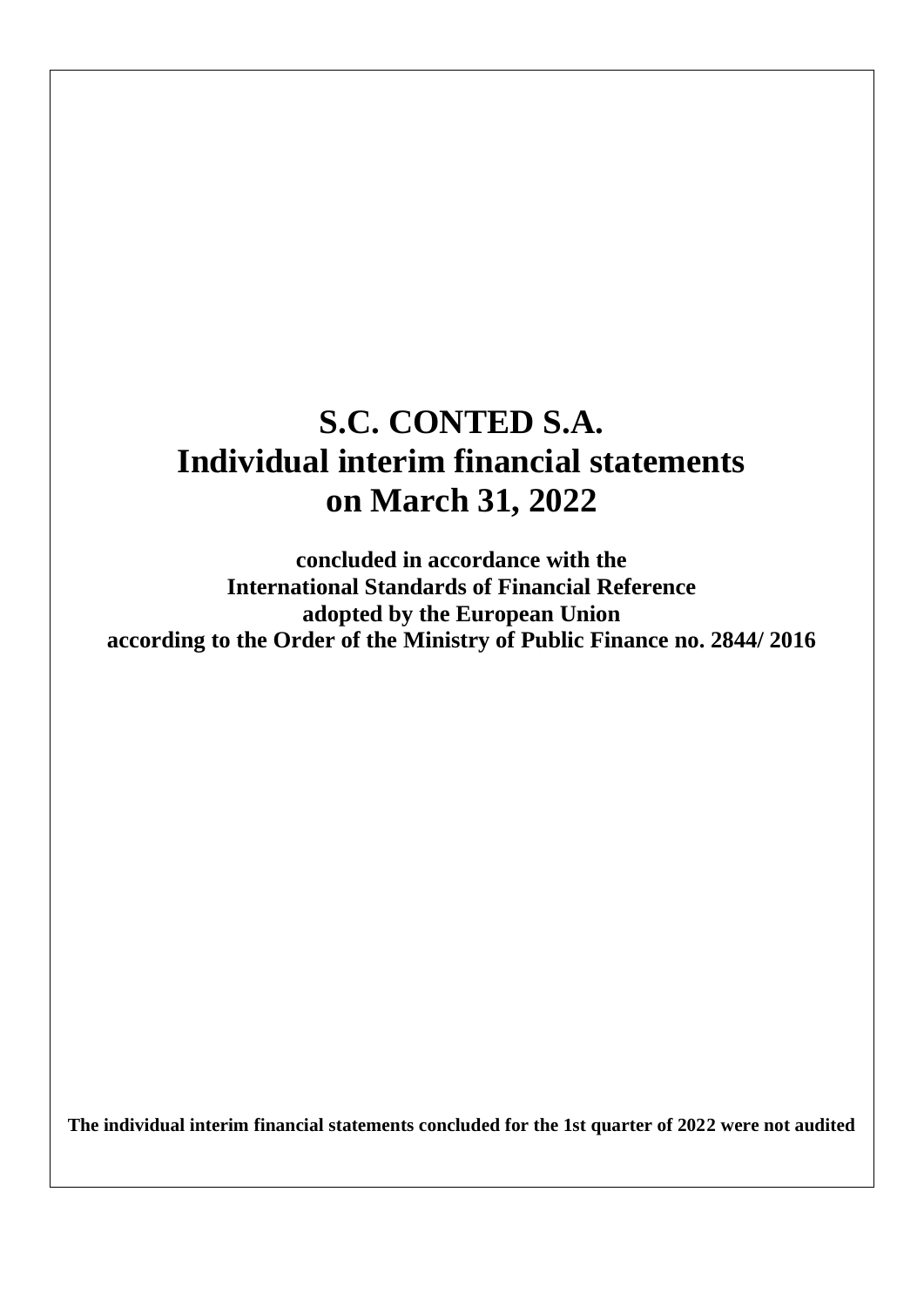### **CONTENTS:**

### **Individual interim financial statements**

| Financial position statement                                  | $\mathcal{D}_{\mathcal{L}}$ |
|---------------------------------------------------------------|-----------------------------|
| Profit or loss statement and other items of the global result | $\mathcal{R}$               |
| Statement of equity changes                                   | $4 - 5$                     |
| Analysis of treasury flows                                    | 6                           |
| Notes to the individual interim financial statements          | $7 - 32$                    |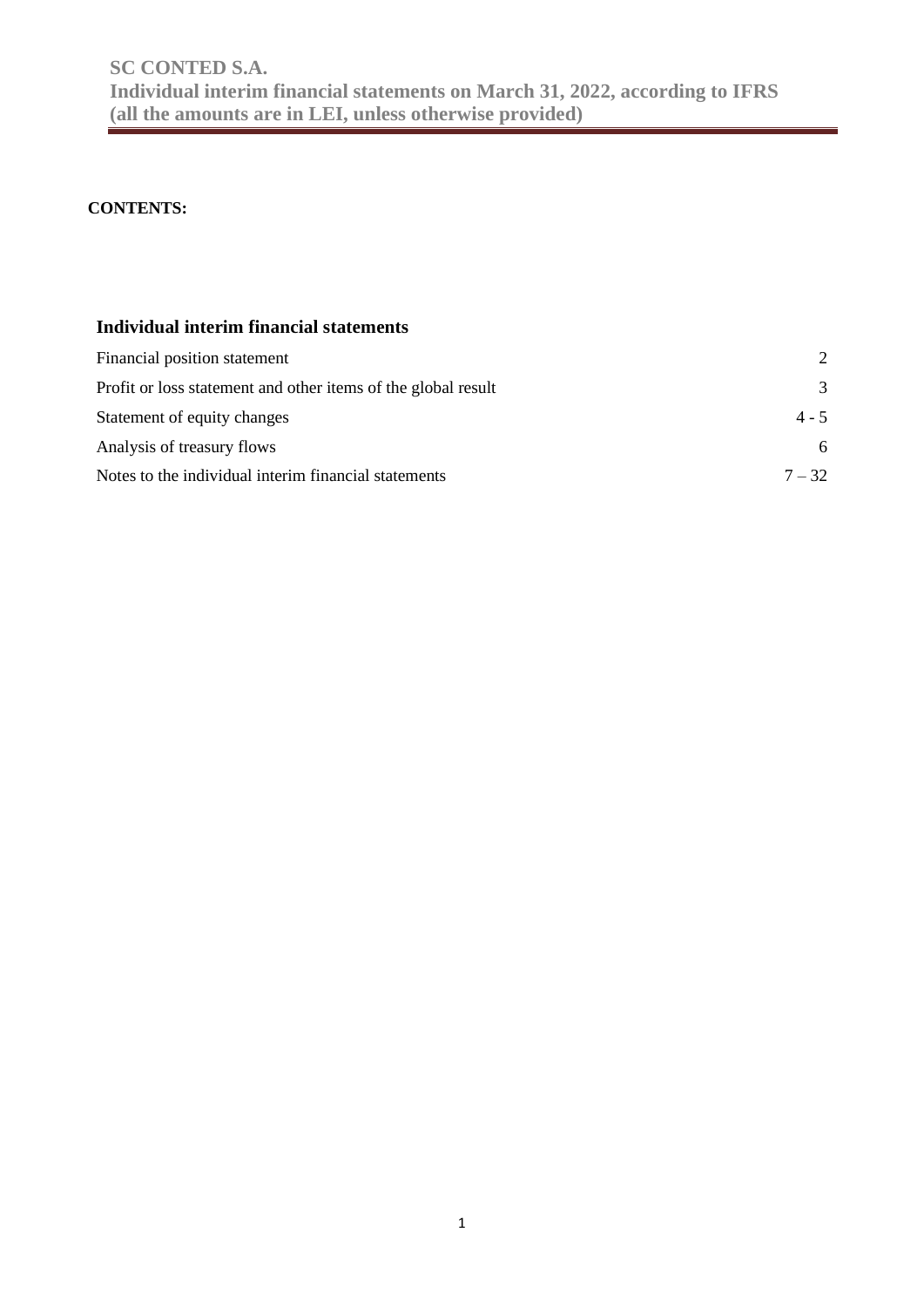### **FINANCIAL POSITION STATEMENT**

|                                           | Note | <b>March 31, 2022</b> | <b>January 01, 2022</b> |
|-------------------------------------------|------|-----------------------|-------------------------|
| <b>Assets</b>                             |      |                       |                         |
| Tangible assets                           | 11   | 4,901,571             | 5,006,866               |
| Intangible assets                         | 12   | 854                   | 2,321                   |
| Tangible fixed assets under construction  | 11   | 81,543                | 14,240                  |
| <b>Total Fixed Assets</b>                 |      | 4,983,968             | 5,023,427               |
| Inventories                               | 14   | 5,961,075             | 4,217,590               |
| Trading receivables and other receivables | 15   | 2,494,315             | 2,302,945               |
| Expenses registered in advance            | 15   | 136,035               | 5,770                   |
| Cash and cash equivalent                  | 16   | 212,295               | 168,765                 |
| <b>Total Current Assets</b>               |      | 8,803,720             | 6,695,070               |
| <b>Total of assets</b>                    |      | 13,787,688            | 11,718,497              |
| <b>Equity</b>                             |      |                       |                         |
| Share capital subscribed                  | 17   | 2,284,360             | 2,284,360               |
| Other elements of equity                  |      | (270, 872)            | (277,907)               |
| Reevaluation reserve                      | 17   | 2,364,380             | 2,408,346               |
| Legal reserve                             | 17   | 456,661               | 456,661                 |
| Other reserves                            | 17   | 4,080,948             | 4,080,948               |
| Carried forward result                    |      | (853, 826)            | 926,400                 |
| Financial year result                     | 17   | 44,577                | (1,824,055)             |
| <b>Total Equity</b>                       |      | 8,106,228             | 8,054,753               |
| <b>Debts</b>                              |      |                       |                         |
| <b>Long Term Debts</b>                    |      |                       |                         |
| Debts regarding the deferred profit tax   | 19   | 270,872               | 277,907                 |
| <b>Total Long Term Debts</b>              |      | 270,872               | 277,907                 |
| <b>Current Debts</b>                      |      |                       |                         |
| Trading debts and other debts             | 19   | 4,958,791             | 2,887,687               |
| Provisions for employee benefits          | 19   | 451,797               | 498,150                 |
| <b>Total Current Debts</b>                |      | 5,410,588             | 3,385,837               |
| <b>Total Debts</b>                        |      | 5,681,460             | 3,663,744               |
| <b>Total Equity and Debts</b>             |      | 13,787,688            | 11,718,497              |

The individual interim financial statements were approved by the Management Board on 06.05.2022 and were signed on its account by:

| <b>Chairman of the Board of Directors,</b> | <b>Chief Economic Office,</b> |
|--------------------------------------------|-------------------------------|
| Eng. HAMIDI HAISSAM                        | Ec. Mihai Elena               |

The notes from 1 to 22 are integral part of the financial statements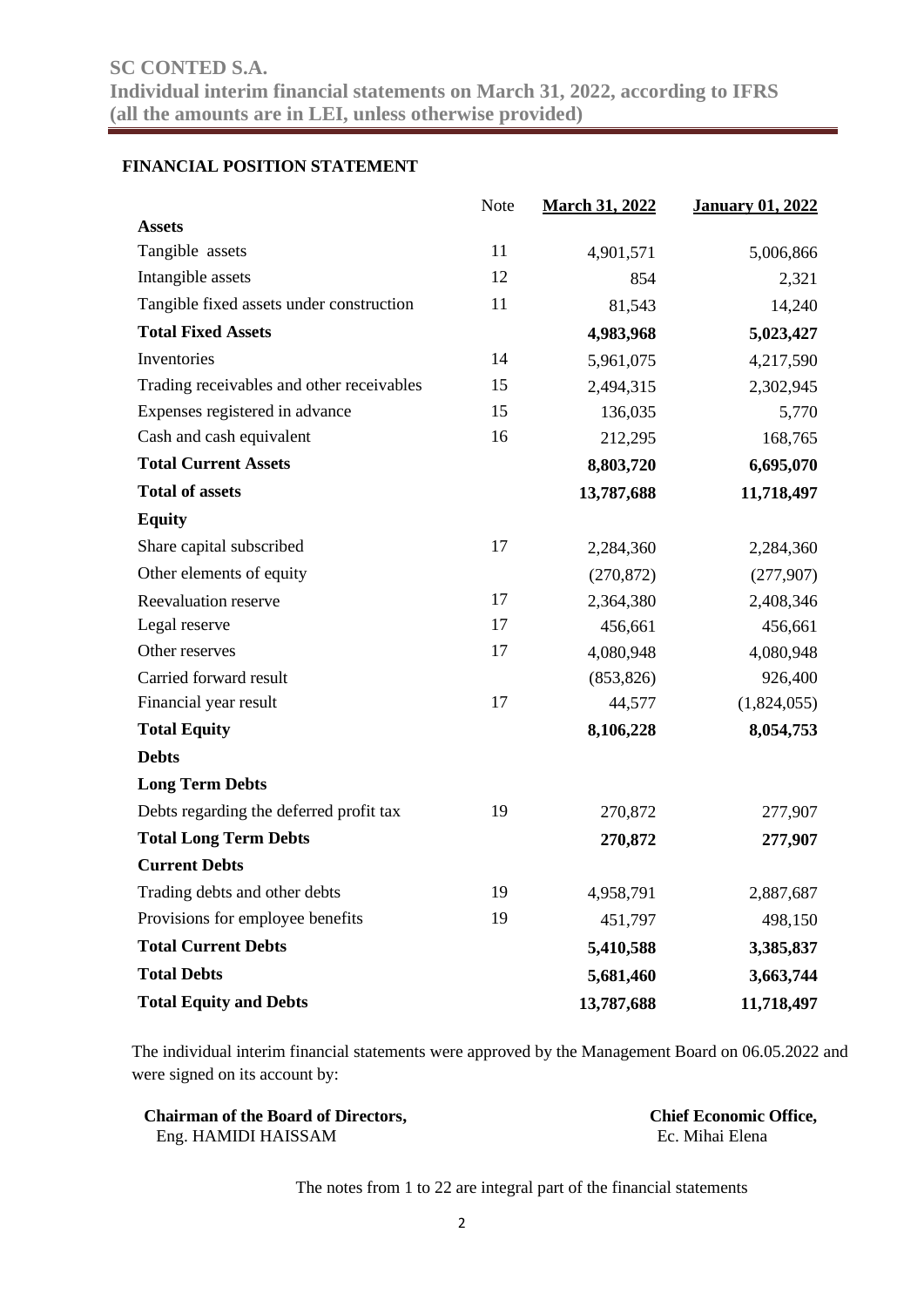### **PROFIT OR LOSS STATEMENT AND OTHER ITEMS OF THE GLOBAL RESULT**

| <b>Permanent activities</b>                                                                                                                                                     | <b>Note</b> | <b>March 31, 2022</b> | <b>March 31, 2021</b> |
|---------------------------------------------------------------------------------------------------------------------------------------------------------------------------------|-------------|-----------------------|-----------------------|
| Incomes                                                                                                                                                                         | 5           | 6,276,878             | 1,663,600             |
| Incomes corresponding to the product inventory costs                                                                                                                            | 6           | 637,094               | 581,091               |
| Income from operating subsidies                                                                                                                                                 | 6           |                       | 686,024               |
| Other incomes                                                                                                                                                                   | 6           | 40,589                |                       |
| <b>Total Operational incomes</b>                                                                                                                                                |             | 6,954,561             | 2,930,715             |
| Expenses for the raw materials and consumables                                                                                                                                  | 7           | 2,488,782             | 139,960               |
| Expenses for the merchandise                                                                                                                                                    | 7           | 4,663                 | 4,734                 |
| Expenses for the facilities                                                                                                                                                     | 7           | 518,971               | 197,375               |
| Expenses for salaries, contributions and other benefits                                                                                                                         | 8           | 3,145,502             | 2,507,099             |
| Expenses for the amortization                                                                                                                                                   |             | 110,290               | 111,233               |
| Adjustments for provisions                                                                                                                                                      | $\tau$      | (46, 353)             | (158, 804)            |
| - Expenses                                                                                                                                                                      |             |                       |                       |
| - Incomes                                                                                                                                                                       |             | 46,353                | 158,804               |
| Other expenses                                                                                                                                                                  | 7           | 679,206               | 114,313               |
| <b>Total Operational expenses</b>                                                                                                                                               |             | 6,901,061             | 2,915,910             |
| <b>Operational activities result</b>                                                                                                                                            |             | 53,500                | 14,805                |
| Financial incomes                                                                                                                                                               | 9           | 3,738                 | 44,250                |
| Financial expenses                                                                                                                                                              | 9           | 12,661                | 6,653                 |
| <b>Financial result</b>                                                                                                                                                         |             | (8,923)               | 37,597                |
| <b>Result before taxation</b>                                                                                                                                                   |             | 44,577                | 52,402                |
| <b>Result continuos activities</b>                                                                                                                                              |             | 44,557                | 52,402                |
| Other elements of the global result                                                                                                                                             |             | 6,898                 | 7,338                 |
| - Deferred income tax recognized in equity account, for<br>the surplus realized from the revaluation reserve to the<br>extent amortized using the asset transferred to retained |             | 7,035                 | 7,338                 |
| earnings                                                                                                                                                                        |             |                       |                       |
| - Retained earnings from correction of accounting errors                                                                                                                        |             | (137)                 |                       |
| Total global result corresponding to the term                                                                                                                                   |             | 51,475                | 59,740                |
| <b>Attributable profit/loss</b>                                                                                                                                                 | 18          | 44,577                | 52,402                |
| Result per basic action                                                                                                                                                         |             | 0.1859                | 0.2186                |
| Result per diluted action                                                                                                                                                       |             | 0.1859                | 0.2186                |

The individual interim financial statements were approved by the Management Board on 06.05.2022 and were signed on its account by:

| <b>Chairman of the Board of Directors,</b> | <b>Chief Economic Office,</b> |
|--------------------------------------------|-------------------------------|
| Eng. HAMIDI HAISSAM                        | Ec. Mihai Elena               |

The notes from 1 to 22 are integral part of the financial statements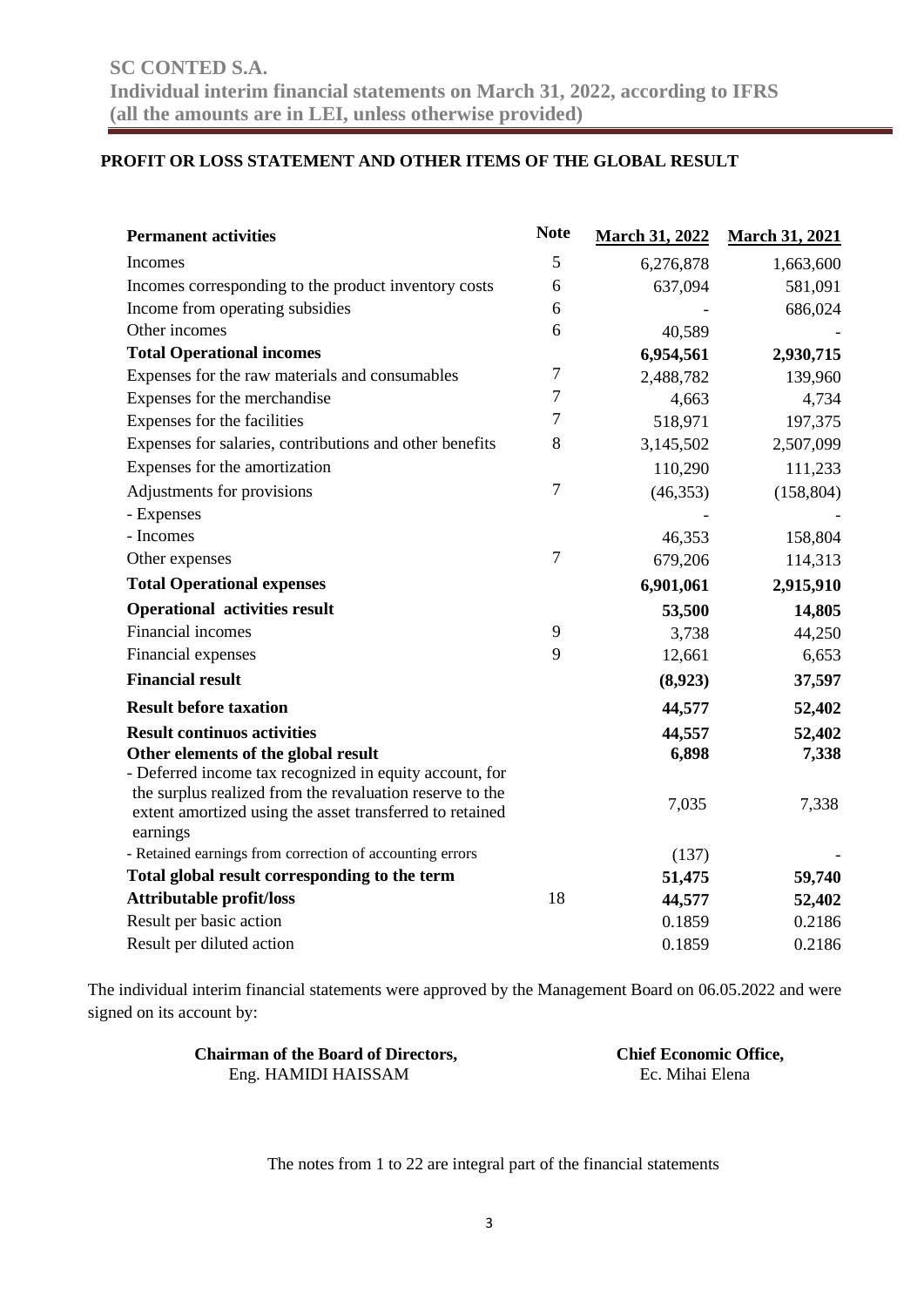|                                                  | <b>Subscribed</b><br>and paid | Other<br>elements of     | <b>Reevaluation</b><br>reserves | Legal<br>reserves        | Other<br>reserves | Financial<br>year result | <b>Carried</b><br>forward result | <b>Total equity</b> |
|--------------------------------------------------|-------------------------------|--------------------------|---------------------------------|--------------------------|-------------------|--------------------------|----------------------------------|---------------------|
|                                                  | share capital                 | equity                   |                                 |                          |                   |                          |                                  |                     |
| <b>Balance on January 01, 2022</b>               | 2,284,360                     | (277,907)                | 2,408,346                       | 456,661                  | 4,080,948         | (1,824,055)              | 926,400                          | 8,054,753           |
| Net result of the term                           |                               |                          |                                 |                          |                   | 44,577                   |                                  | 44,577              |
| Transfer of the net result of term to the        |                               |                          |                                 |                          |                   | 1,824,055                | (1,824,055)                      |                     |
| carried forward result year 2021                 |                               |                          |                                 |                          |                   |                          |                                  |                     |
| Other elements of the global result              |                               |                          |                                 |                          |                   |                          |                                  |                     |
| Surplus from revaluation reserves of tangible    |                               |                          | (43,966)                        | $\overline{\phantom{0}}$ |                   |                          | 43,966                           |                     |
| assets, amortized measure of the use asset       |                               |                          |                                 |                          |                   |                          |                                  |                     |
| transferred to retained earnings                 |                               |                          |                                 |                          |                   |                          |                                  |                     |
| Deferred income tax recognized in equity         | $\overline{\phantom{0}}$      | 7,035                    | $\overline{\phantom{0}}$        | ÷                        | <u>—</u>          | $\overline{\phantom{0}}$ | $\overline{\phantom{0}}$         | 7,035               |
| account, for the surplus realized from the       |                               |                          |                                 |                          |                   |                          |                                  |                     |
| revaluation reserve to the extent amortized      |                               |                          |                                 |                          |                   |                          |                                  |                     |
| using the asset transferred to retained earnings |                               |                          |                                 |                          |                   |                          |                                  |                     |
| Retained earnings from correction of             |                               |                          |                                 |                          |                   |                          |                                  |                     |
| accounting errors                                |                               |                          |                                 |                          |                   |                          | (137)                            | (137)               |
| Other elements of the global result              |                               | 7,035                    | (43,966)                        | $\qquad \qquad -$        | —                 |                          | 43,829                           | 6,898               |
| Total global result corresponding to the         |                               | 7,035                    | (43,966)                        | $\overline{\phantom{0}}$ |                   | 1,868,632                | (1,780,226)                      | 51,475              |
| term                                             |                               |                          |                                 |                          |                   |                          |                                  |                     |
| Trades with the shareholders, directly           |                               |                          |                                 |                          |                   |                          |                                  |                     |
| admitted by equity                               |                               |                          |                                 |                          |                   |                          |                                  |                     |
| Payment dividends of 2021 year                   | $\overline{\phantom{0}}$      |                          |                                 | $\overline{\phantom{a}}$ |                   |                          |                                  |                     |
| Total trades with the shareholders, directly     | L                             | $\overline{\phantom{0}}$ |                                 | $\overline{\phantom{0}}$ |                   | $\overline{\phantom{a}}$ |                                  |                     |
| admitted by equity                               |                               |                          |                                 |                          |                   |                          |                                  |                     |
| <b>Balance on Tuesday, March 31, 2022</b>        | 2,284,360                     | (270, 872)               | 2.364.380                       | 456,661                  | 4.080.948         | 44,577                   | (853.826)                        | 8.106.228           |

#### **STATEMENT OF THE CHANGE OF EQUITY FOR THE FINANCIAL YEAR ENDED ON MARCH 31, 2022**

 **Chairman of the Board of Directors, Chief Economic Office,** 

Eng. HAMIDI HAISSAM Ec. Mihai Elena

The notes from 1 to 22 are integral part of the financial statements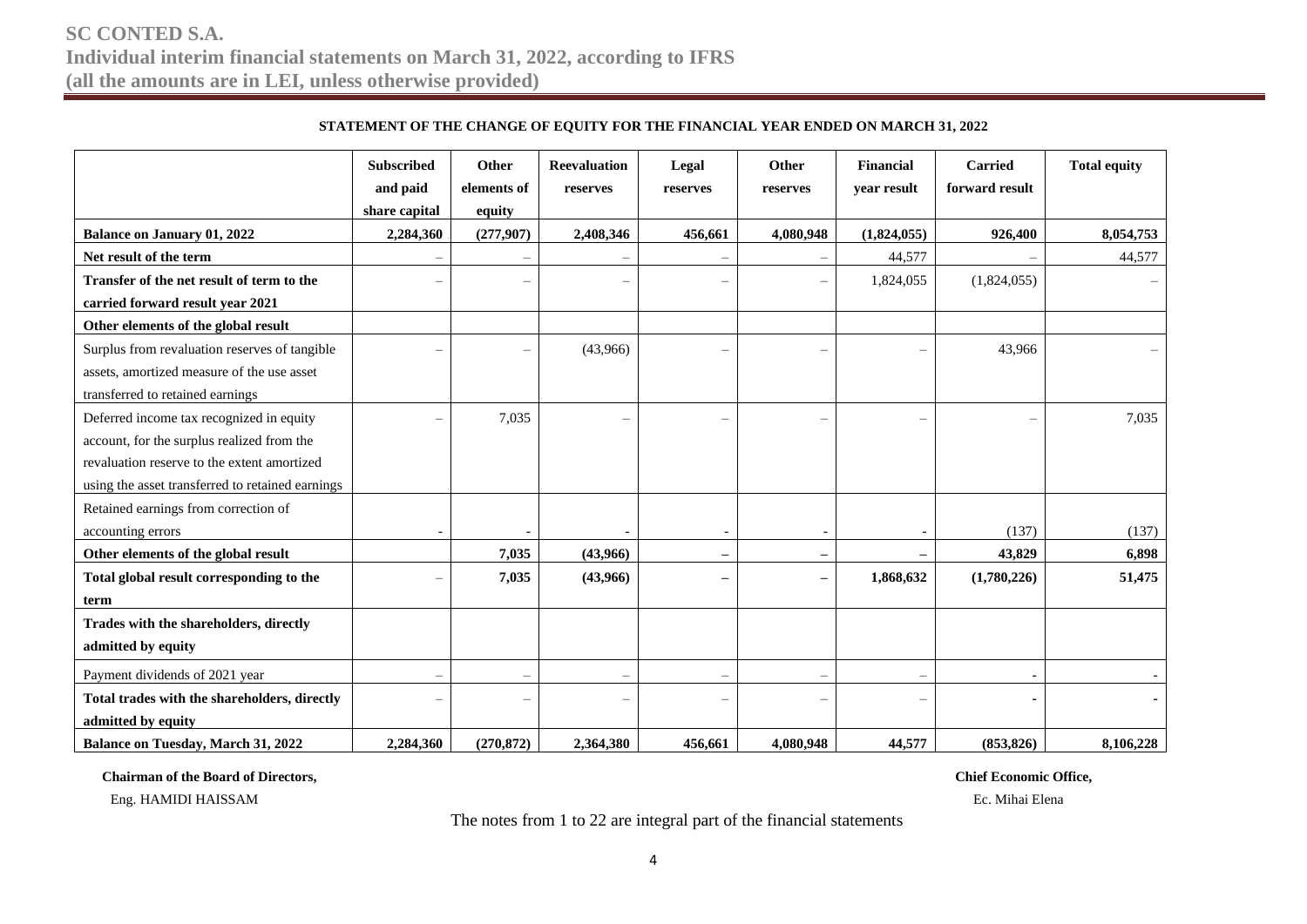|  | STATEMENT OF THE CHANGE OF EOUITY FOR THE FINANCIAL YEAR ENDED ON MARCH 31, 2021 |  |  |  |
|--|----------------------------------------------------------------------------------|--|--|--|
|--|----------------------------------------------------------------------------------|--|--|--|

|                                           | <b>Subscribed</b><br>and paid<br>share capital | Other<br>elements of<br>equity | <b>Reevaluation</b><br>reserves | <b>Legal reserves</b>    | Other<br>reserves        | <b>Financial</b><br>year result | <b>Carried</b><br>forward result | <b>Total equity</b> |
|-------------------------------------------|------------------------------------------------|--------------------------------|---------------------------------|--------------------------|--------------------------|---------------------------------|----------------------------------|---------------------|
| <b>Balance on January 01, 2021</b>        | 2,284,360                                      | (306, 533)                     | 2,587,258                       | 456,661                  | 4,080,948                | 1,030,764                       | (283, 276)                       | 9,850,182           |
| Net result of the term                    |                                                |                                |                                 | $\overline{\phantom{a}}$ |                          | 52,402                          |                                  | 52,402              |
| Transfer of the net result of term to     |                                                |                                |                                 | ÷                        |                          | (1,030,764)                     | 1,030,764                        |                     |
| the carried forward result year 2020      |                                                |                                |                                 |                          |                          |                                 |                                  |                     |
| Other elements of the global result       |                                                |                                |                                 |                          |                          |                                 |                                  |                     |
| Surplus from revaluation reserves of      |                                                |                                | (45, 861)                       |                          |                          |                                 | 45,861                           |                     |
| tangible assets, amortized measure of     |                                                |                                |                                 |                          |                          |                                 |                                  |                     |
| the use asset transferred to retained     |                                                |                                |                                 |                          |                          |                                 |                                  |                     |
| earnings                                  |                                                |                                |                                 |                          |                          |                                 |                                  |                     |
| Deferred income tax recognized in         |                                                | 7,338                          |                                 | $\overline{\phantom{a}}$ |                          |                                 | $\overline{\phantom{a}}$         | 7,338               |
| equity account, for the surplus realized  |                                                |                                |                                 |                          |                          |                                 |                                  |                     |
| from the revaluation reserve to the       |                                                |                                |                                 |                          |                          |                                 |                                  |                     |
| extent amortized using the asset          |                                                |                                |                                 |                          |                          |                                 |                                  |                     |
| transferred to retained earnings          |                                                |                                |                                 |                          |                          |                                 |                                  |                     |
| Other elements of the global result       |                                                | 7,338                          | (45, 861)                       | $\qquad \qquad -$        | $\overline{\phantom{m}}$ | $\overline{\phantom{m}}$        | 45,861                           | 7,338               |
| Total global result corresponding to      |                                                | 7,338                          | (45, 861)                       | $\overline{\phantom{0}}$ | $\overline{\phantom{m}}$ | (978, 362)                      | 1,076,625                        | 59,740              |
| the term                                  |                                                |                                |                                 |                          |                          |                                 |                                  |                     |
| Trades with the shareholders,             |                                                |                                |                                 |                          |                          |                                 |                                  |                     |
| directly admitted by equity               |                                                |                                |                                 |                          |                          |                                 |                                  |                     |
| Payment dividends of 2020 year            | $\overline{\phantom{a}}$                       | $\overline{\phantom{a}}$       | $\overline{\phantom{0}}$        | $\overline{\phantom{m}}$ |                          | $\overline{\phantom{a}}$        |                                  |                     |
| Total trades with the shareholders,       |                                                |                                |                                 | ÷                        |                          |                                 |                                  |                     |
| directly admitted by equity               |                                                |                                |                                 |                          |                          |                                 |                                  |                     |
| <b>Balance on Tuesday, March 31, 2021</b> | 2,284,360                                      | (299, 195)                     | 2,541,397                       | 456,661                  | 4,080,948                | 52,402                          | 793,349                          | 9,909,922           |

 **Chairman of the Board of Directors, Chief Economic Office,** 

Eng. HAMIDI HAISSAM Ec. Mihai Elena

The notes from 1 to 22 are integral part of the financial statements.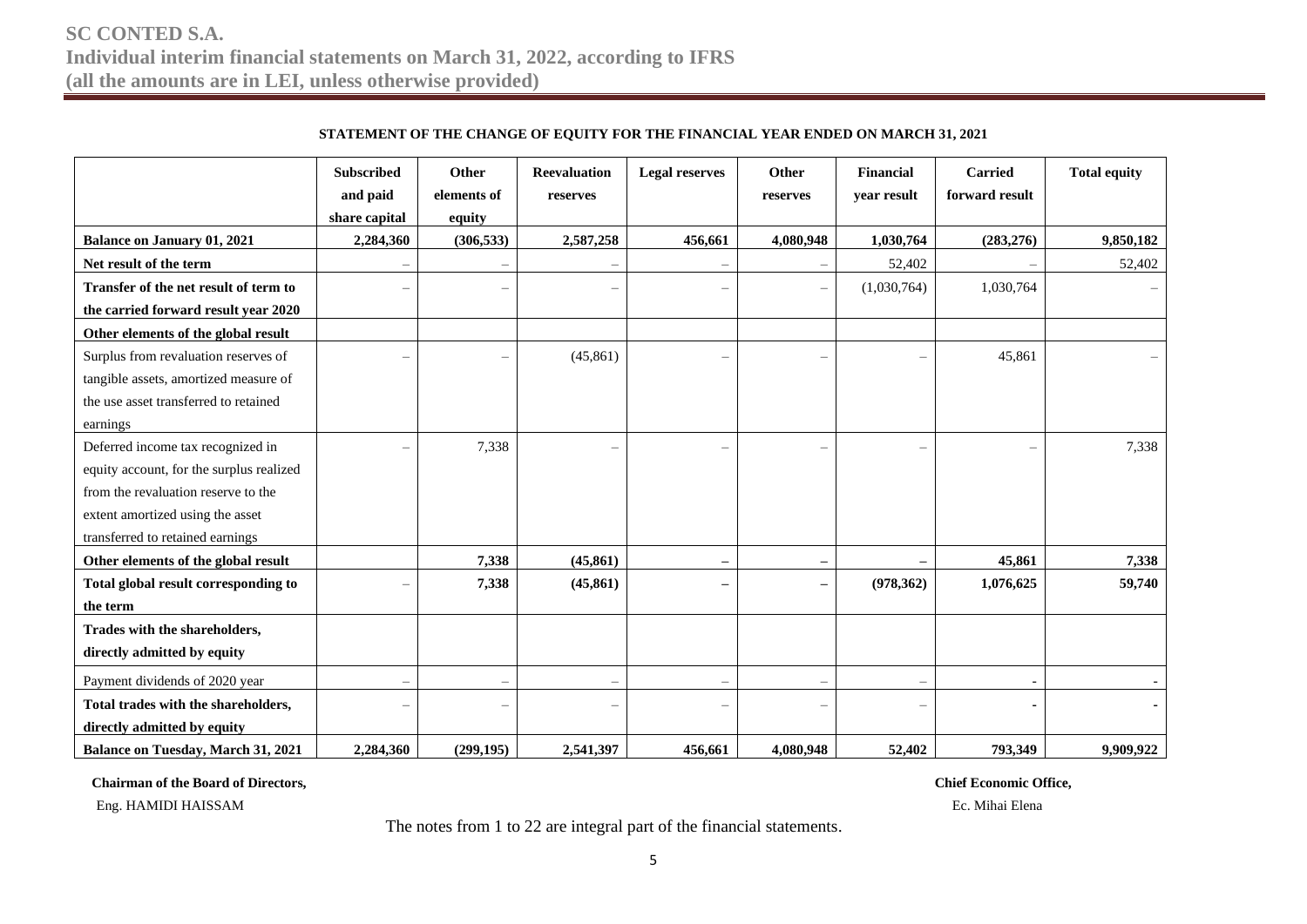**Individual interim financial statements on March 31, 2022, according to IFRS (all the amounts are in LEI, unless otherwise provided)**

| <b>ANALYSIS OF TREASURY FLOWS</b>                              |                       |                       |
|----------------------------------------------------------------|-----------------------|-----------------------|
|                                                                | <b>March 31, 2022</b> | <b>March 31, 2021</b> |
| <b>Treasury flows by exploitation activities</b>               |                       |                       |
| Cash reception from the clients, by the sale of assets,        | 5,615,899             |                       |
| services and merchandise                                       |                       | 1,540,295             |
| Cashed interests                                               |                       | 20                    |
| Payments to the providers                                      | (3, 154, 023)         | (692, 185)            |
| Payments to the employees                                      | (1,689,589)           | (1, 334, 799)         |
| Payments to the state budget and the social insurance          |                       |                       |
| budget                                                         | (1,067,610)           | (1,152,099)           |
| Other exploitation operations                                  | 342,268               | 480,544               |
| - Cash                                                         | 633,503               | 622,929               |
| - Payments                                                     | (291, 235)            | (142, 385)            |
| Cash generated by exploitation activities                      | 46,945                | (1, 158, 224)         |
| Paid-up interests                                              |                       |                       |
| Paid-up profit tax                                             |                       |                       |
| Net cash by exploitation activities                            | 46,945                | (1,158,224)           |
| <b>Treasury flows by investment activities</b>                 |                       |                       |
| Payments for the procurement of shares                         |                       |                       |
| Payments for the procurement of tangible assets                | (3,415)               | (1, 132)              |
| Cashments by the sale of tangible assets                       |                       |                       |
| Received dividends                                             |                       |                       |
| Net cash by investment activities                              | (3,415)               | (1, 132)              |
| <b>Treasury flows by financing activities</b>                  |                       |                       |
| Cashments by capital emission                                  |                       |                       |
| Cashments in cash by credits                                   |                       |                       |
| Repayments in cash of borrowed amounts                         |                       |                       |
| Paid-up dividends                                              |                       | (22)                  |
| Effect of foreign currency exchange rate variations on         |                       |                       |
| credits and debts                                              |                       |                       |
| Net cash by financing activities                               |                       | (22)                  |
| Net increase/decrease of cash and cash equivalents             | 43,530                | (1,159,378)           |
| Cash and cash equivalent at the beginning of term              | 168,765               | 1,269,035             |
| 01January<br>Cash and cash equivalent at the end of term March |                       |                       |
| 31                                                             | 212,295               | 109,657               |

The individual interim financial statements were approved by the Management Board on 06.05.2022 and signed on its account by:

| <b>Chairman of the Board of Directors,</b> | <b>Chief Economic Office,</b> |
|--------------------------------------------|-------------------------------|
| Eng. HAMIDI HAISSAM                        | Ec. Mihai Elena               |

The notes from 1 to 22 are integral part of the financial statements.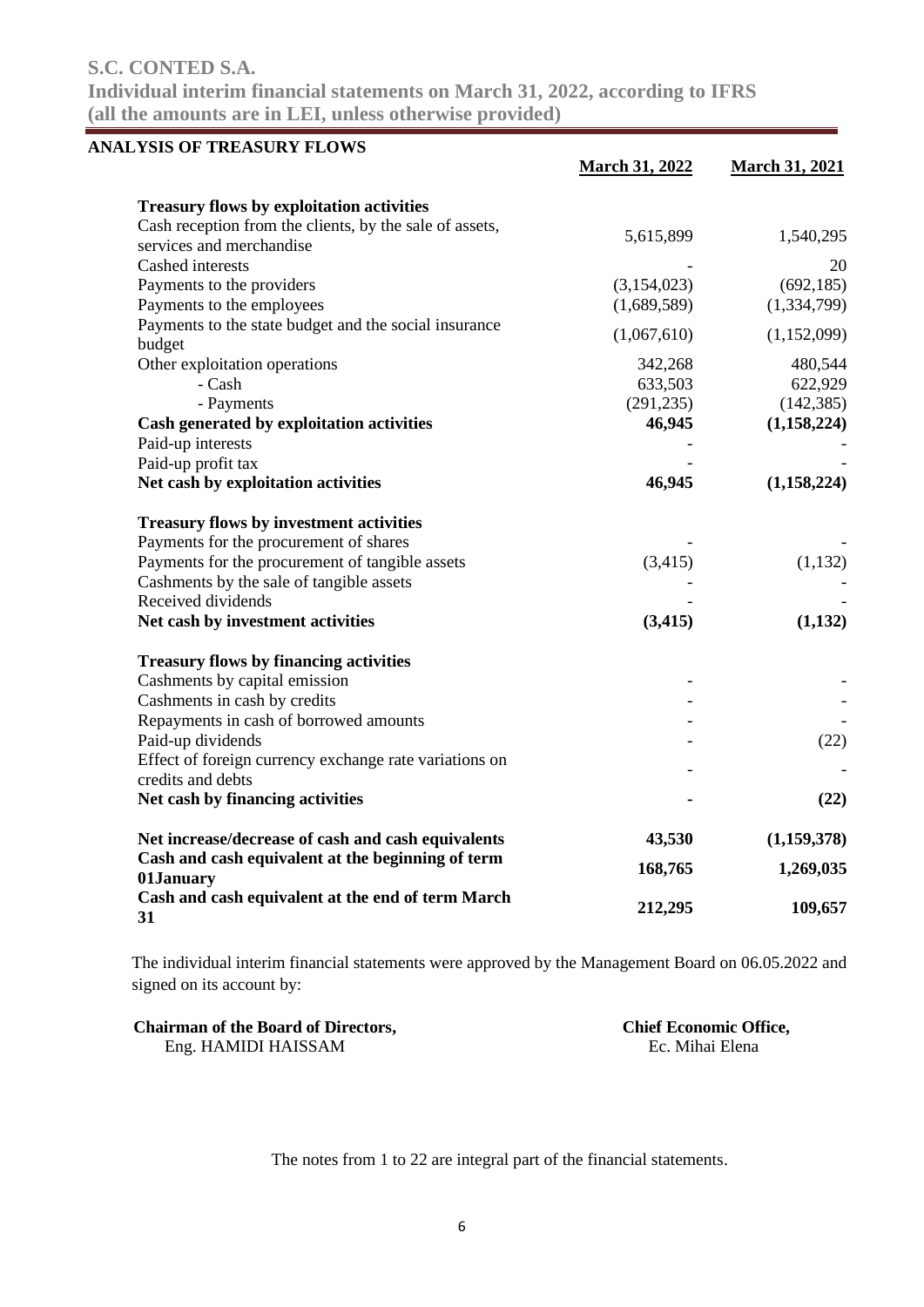### **LIST OF DOCUMENTS - NOTES**

| 1.  | <b>Reporting entity</b>                                                       | 8         |
|-----|-------------------------------------------------------------------------------|-----------|
| 2.  | <b>Conclusion bases</b>                                                       | $8-11$    |
| 3.  | <b>Significant accounting policies</b>                                        | $12 - 17$ |
| 4.  | <b>Settlement of the fair value</b>                                           | 17        |
| 5.  | <b>Incomes</b>                                                                | 17        |
| 6.  | <b>Operational incomes</b>                                                    | 18        |
| 7.  | <b>Operational expenses</b>                                                   | 18        |
| 8.  | Expenses for salaries, social contributions and other<br>benefits             | 18-19     |
| 9.  | <b>Financial incomes and expenses</b>                                         | 19        |
| 10. | <b>Expense for the profit tax</b>                                             | 19        |
| 11. | <b>Tangible assets</b>                                                        | $20 - 22$ |
| 12. | Intangible assets                                                             | $23 - 25$ |
|     | 13. Inventories                                                               | 25        |
| 14. | Trading and associated receivables, other receivables<br>and advance expenses | $25 - 26$ |
|     | 15. Cash and cash equivalent                                                  | 26        |
| 16. | <b>Capital and reserves</b>                                                   | $26 - 27$ |
| 17. | <b>Result per share</b>                                                       | 28        |
| 18. | <b>Trading debts and other debts</b>                                          | 28        |
|     | 19. Provisions                                                                | 29        |
| 20. | <b>Risk management</b>                                                        | 29-32     |
| 21. | <b>Associated parties</b>                                                     | 32        |
|     | 22. Further events                                                            | 32        |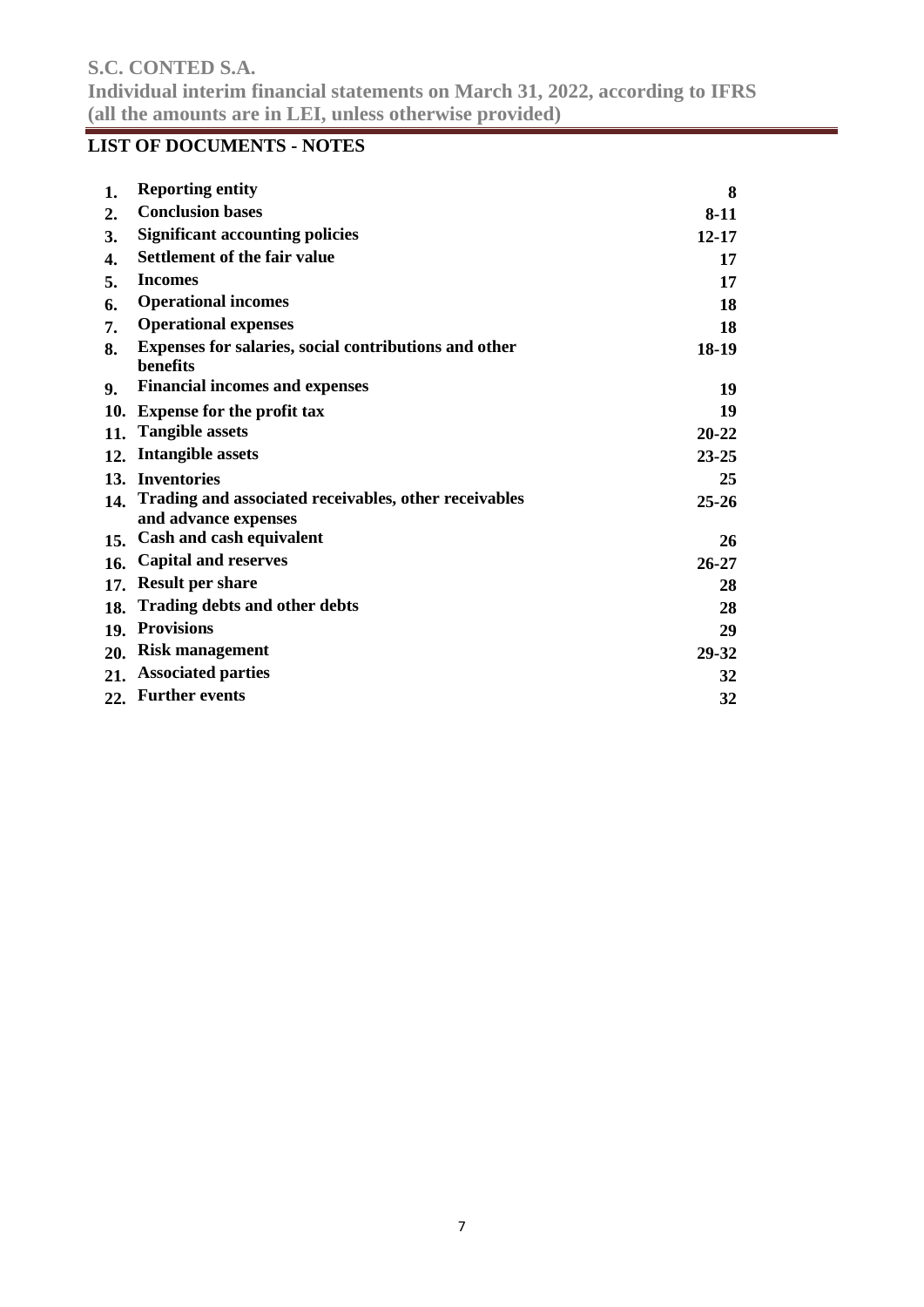### **NOTE 1. Reporting entity**

S.C. Conted S.A. is a public limited liability company, with Romanian legal personality, established on indefinite term, organized and operating according to the status and based on the Limited liability company law no. 31/1990, by the Law regarding the capital market no. 297/2004 and of Law no. 24/2017 on issuers of financial instruments and market operations. The company changed by reorganization, subject to Law 15/1990, from a republican industrial business.

The company has its registered office in Dorohoi, str.1 Decembrie no. 8, Botosani County, Romania, zip code 715200, phone 0231610067, fax 0231610026, website www.conted.ro, Sole Registration Code RO 622445, Trade Register Office registration number J07/107/1991.

S.C. CONTED S.A. Dorohoi is a high quality outwear manufacturer, with an experience of over 55 years in the field of textile garments, as well as in the export manufacturing. The company had an ascending evolution, expanding its outlet, by agreements with foreign companies.

The share capital of the company is 2,284,360.06 lei, fully subscribed and paid up, divided in 239,702 nominal shares amounting 9.53 lei/share. The shares of the company are ordinary, nominal, un-substantiated, stressed by registration in the account, their record being maintained, according to law, by the Central Depository S.A. Bucharest. The shares are equal as value and grant equal rights to the shareholders for each share. The securities of the Company (shares) are registered and transacted on the standard category of shares of the Exchange Stock of Bucharest.

The main activity of S.C. CONTED S.A., according to the act of establishment, is the manufacture of other garments (excluding underwear) NACE code 1413.

The company doesn't own debentures, callable shares or other envelopes.

S.C. CONTED S.A. is managed by a Board of Directors, made of 3 members, elected and appointed by the General Assembly of Shareholders for 4 years, rom 10.01.2019 to 10.01.2023. The current Board of Directors has been elected within the Ordinary General Assembly of Shareholders from 10.01.2019.

At the level of the Board of Directors a president was elected. The president of the Board of Directors is not a General Manager and nor the other members of the Board of Directors have executive positions within the company. The elected administrators are non-executive.

The Board of Directors has the following composition:

- 1. Hamidi Haissam Administrator Chairman
	-
- 2. El Turk Ezzedine Administrator Member 3. El Turk Ana Maria **Administrator** – Member
- The individual interim financial statements according to the International Standards of Financial

Reporting were concluded for the financial year ended on March 31, 2022. The financial statements were approved by the Management Board at the meeting of on 06.05.2022.

### **NOTE 2. Conclusion bases**

### **a. Statement of conformity**

The financial statements were concluded in accordance with:

- The International Standards of Financial Reporting (IFRS) adopted by the European Union;
- Law 82 of December 24, 1991 of accountancy, republished and updated;
- Order no. 881 of June 25, 2012 regarding the application by the trading companies, whereof securities are allowed to trading on a regulated market of the International Standards of Financial Reporting;
- Order no. 2844 of 12 December 2016 for the approval of Accounting Regulations according to the International Standards of financial reporting;

The transition date to International Financial Reporting Standards has been January 1<sup>st</sup> 2012.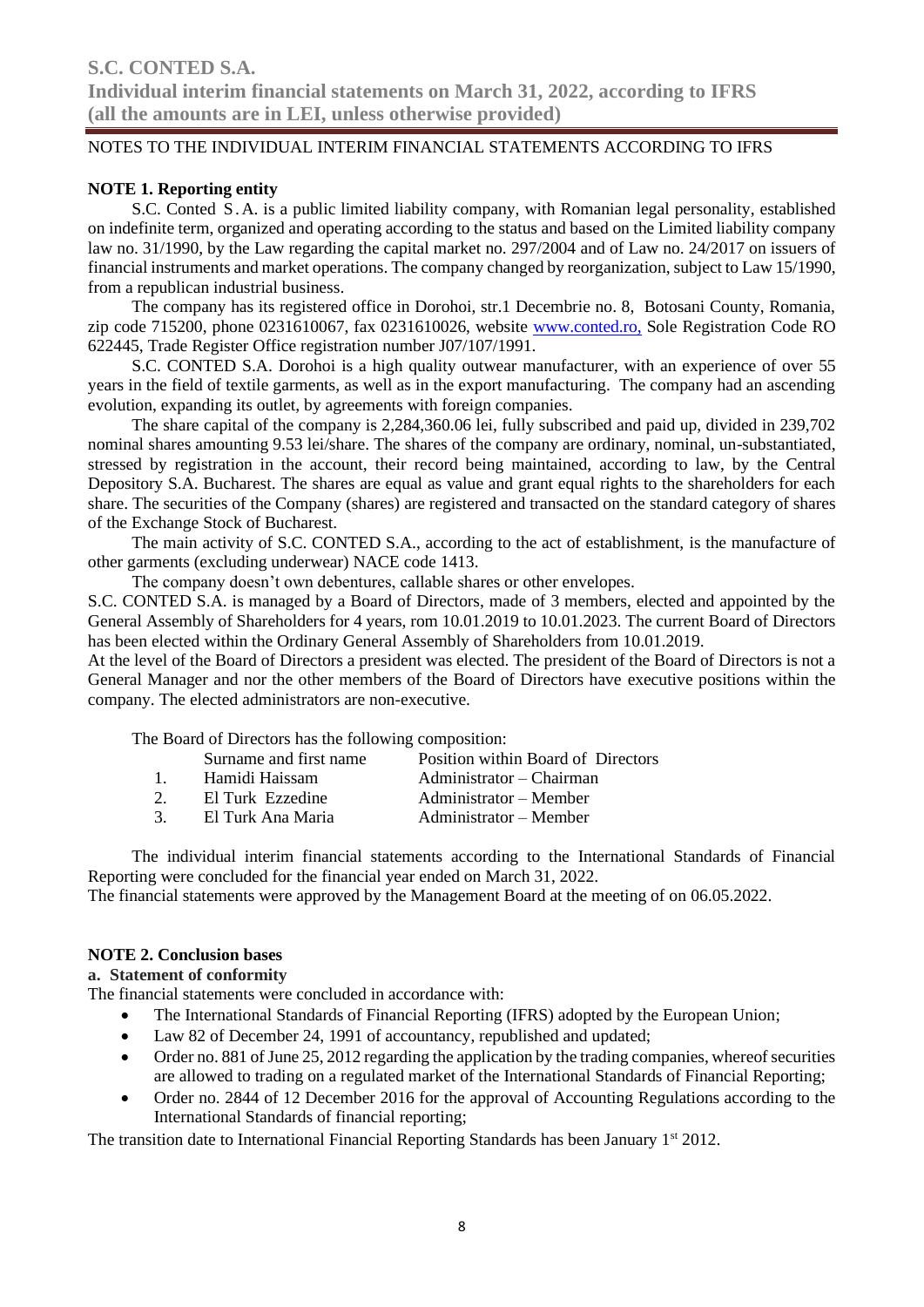### **NOTE 2. Conclusion bases (continuation)**

### **b. Evaluation bases**

The financial statements were concluded relying on the historical cost, excepting the buildings, real estate investment, landscaping (special constructions belonging to the land) and lands that are evaluated at the fair value.

These financial statements were concluded based upon the continuity principle of activity, which supposes that the companyis normally continuing its activity, without entering into liquidation or significant decrease of activity.

### **c. Operational and presentation currency**

These financial statements are expressed in lei, this being, too, the operational currency of the Company. All the financial information is expressed in lei, by rounding, without decimals.

### **d. Use of forecasts and professional reasoning**

The preparation of financial statements in accordance with IFRS adopted by the European Union supposes from the management, the use of forecasts and assumptions that affect the application of accounting policies, as well as the reported value of assets, debts, incomes and expenses.

The forecasts and their related assessments rely on historical data and other factors considered as eloquent under the given circumstances, and the result of these factors constitutes the base of assessments used for the establishment of accounting value of assets and liabilities wherefore there are no other available evaluation sources. The effective results may be different from the foreseen values.

The forecasts and assessments are periodically revised. The revisions of accounting forecasts are admitted during the period when the forecast is reviewed, if the revision only affects that period or within

the current period and further periods, if the revision both affects the current period and the further periods. The effect of change, corresponding to the current period is admitted as income or expense during the current period. If applicable, the effect over the further periods is admitted as income or expense during those further periods.

The management of company considers that the possible differences to these forecasts would not significantly influence the financial statements in the near future.

The forecasts and assessments are especially used for depreciation adjustments of fixed assets, forecast of the useful life term of an amortizable asset, for the depreciation adjustment of receivables, for provisions, for the admission of assets regarding deferred interest. According to IAS 36, both the intangible assets and the tangible assets are analyzed in order to identify whether they present depreciation indexes or not.

If the net accounting value of an asset is higher than its recoverable value, a loss by depreciation is admitted to decrease the net accounting value of the relevant asset to the recoverable value level. If the admission reasons of the loss by depreciation disappear during the further periods, the net accounting value of the asset is adjusted up to the net accounting value level, which would have been established if no loss by depreciation was admitted.

The evaluation for the depreciation of receivables is individually issued and relies on the best forecast of the management, regarding the current value of cash flows that is foreseen to be received.

The company reviews its trading receivables and other receivables at each date of the financial position, in order to assess whether it must register in the statement of comprehensive income, value depreciation.

Especially the professional reasoning of the management is necessary for the estimation of value and for the coordination of further treasury flows when the depreciation loss is established. These forecasts rely on assumptions regarding multiple factors, and the real results may be different, leading to further changes of adjustments.

The assets regarding deferred tax are admitted for tax losses, as far as it is on the cards that a taxable profit whereby the losses should be able to be covered exists. The application of the professional reasoning is necessary for the establishment of the value of assets regarding the deferred tax that may admitted, based upon the probability regarding the period and level of the further taxable profit, as well as the further tax planning further strategies. The company management estimates at the end reporting period the amount of leave not taken by company employees.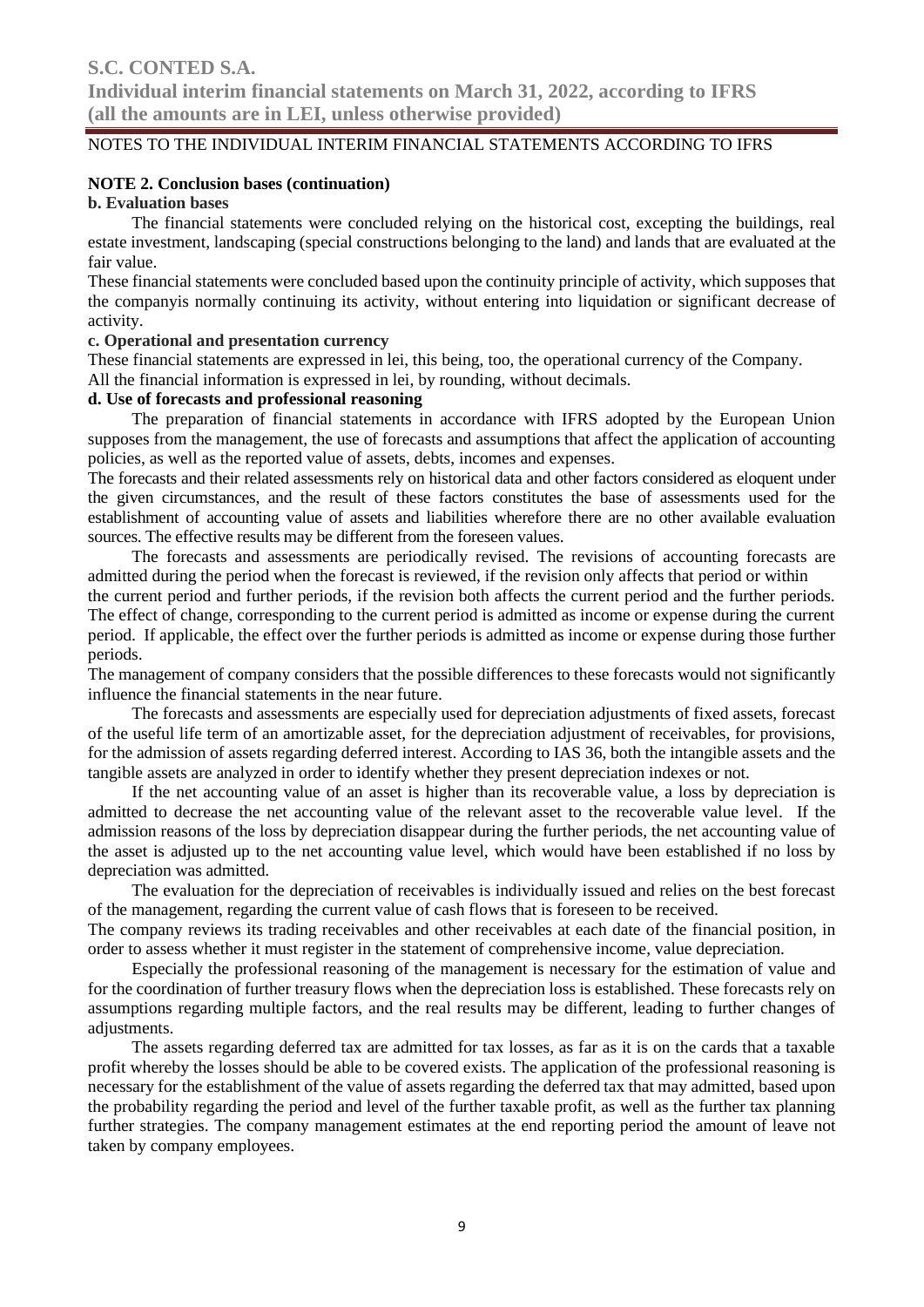### **NOTE 2. Conclusion bases (continuation)**

### **e. The initial application of new and revised standards**

The following amendments brought to the existing standards and interpretations issued by the International Accounting Standards Board (IASB) and adopted by the European Union are enforceable for the current period:

• **Amendments to IFRS 3 "Business combinations" IAS 16 "Tangible fixed assets" IAS 37 "Provisions, contingent liabilities and contingent assets", "Annual improvements 2018 - 2020"** (all issued as of May 14, 2020 effective for annual periods starting with or after January 1, 2022);

### **f. Standards and interpretations issued by the IASB but not adopted by the EU**

Currently, the IFRS adopted by the EU do not shoe significant differences compared to the regulations adopted by the International Accountancy Standards Board (IASB) except the following standards, amendments brought to the existing standards and interpretations, that have not been approved by the EU on the date of the financial statements publishing (the entry into force dates mentioned below are entirely for the IFRS)

- **Amendments to IAS 12 Income Taxes: Deferred Tax related to Assets and Liabilities arising from a Single Transaction** (issued on 7 May 2021, effective for annual periods beginning on or after January 1, 2023);
- **IFRS 17 "Insurance Contracts"** (adopted by the IASB on May 18, 2017, including **Amendments to IFRS 17** (published on June 25, 2020, effective for annual periods beginning on or after January 1, 2023);
- **Amendments to IAS 1 "Presentation of Financial Statements" - classification of liabilities as current or non-current –** deferral of effective date (issued on January 23, 2020 and 15 July 2020 in force for annual periods beginning on or after January 1, 2023);
- **Amendements to IAS 1 "Presentation of Financial Statements" - disclosure of accounting policies and IFRS 2 - Practical Statement** (issued on February 12, 2021, effective for annual periods beginning on or after January 1, 2023);
- **Amendments to IAS 8 "Accounting policies, changes in accounting estimates, errors" - definition of accounting estimates** (issued on February 12, 2021, effective for annual periods beginning on or after January 1, 2023);

The company estimates that the adoption of these standards, the amendments to the existing standards and the interpretations won't have a significant impact on the financial statements in the initial period of the adoption.

### **g. Reporting by segments**

A segment is a distinct part of the Company, which supplies certain products or services (business segment) or supplies products and services in a certain geographic environment (geographic segment) and which is subjected to different risks and benefits than of the other segments.

From the point of view of the business segments, the Company does not identify distinct parts from the point of view of risks and related benefits.

In the 1 st quarter of 2022, from the total of sales, of  $6,276,878$  (2021: 1,663,600), the amount of 6,253,930 (2021: 1,639,272) represents the direct sales of products. From the total of direct sales of products on the internal market, amounting 299,366 (2021: 5,698), represents 4.79% (2021: 0.35%).

With respect to the direct sales of products on the external market, amounting 5,954,564 (2021: 1,633,574), represents 95.21% (2021: 99.65%), the amount of 2,474,891 (2021: 1,558,726), represents the sales to the main external client, at the rate of 42% (2021: 95%), and the next customer on the foreign market registered a percentage of 21%, sales amounting to 1,248,815.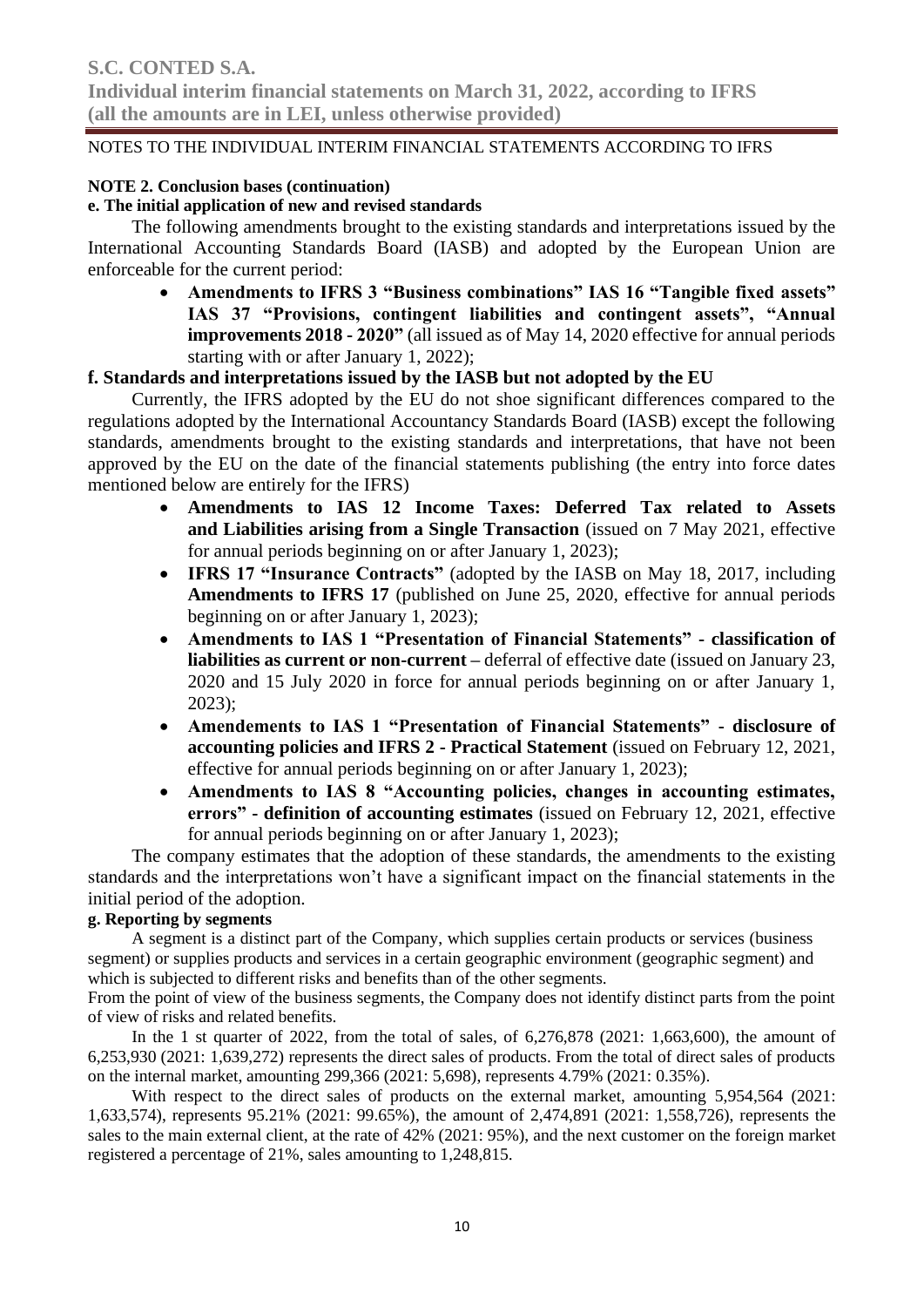### **NOTE 2. Conclusion bases (continuation)**

The results by segments are the results reported to the Management Board and to the General Manager and include both the directly assigned items to a segment and those assigned by reasonable assignment bases. The non-assigned items include debts, assets and debts for the profit interest, cash and cash equivalents. The assets shown for the activity segment especially include tangible assets and intangible assets, inventories and receivables, mainly excluding cash and current accounts at the banks.

The shown debts include the operational debts, excluding the delayed profit interest. All the assets of the Company are situated in Romania. The activity of the Company develops in Romania. The Company has a reporting segment - Manufacture of other clothing items (excluding the undergarments)

|                                                  | 31.03.2022 | 31.03.2021 |
|--------------------------------------------------|------------|------------|
| <b>Sales</b>                                     | 6,276,878  | 1,663,600  |
| Income from operating subsidies                  |            | 686,024    |
| Other incomes                                    | 677,683    | 581,091    |
| <b>Total incomes</b>                             | 6,954,561  | 2,930,715  |
| Amortization                                     | 110,290    | 111,233    |
| Operational expense, other than the amortization | 6,790,771  | 2,804,677  |
| <b>Operational result</b>                        | 53,500     | 14,805     |
| Net financial income (expense)                   | (8,923)    | 37,597     |
| Net profit before taxation                       | 44,577     | 52,402     |
| <b>Result continuos activities</b>               | 44,577     | 52,402     |
| Assets                                           | 13,787,688 | 12,694,999 |
| <b>Debts</b>                                     | 5,229,663  | 2,670,391  |
| The non-assigned assets include                  | 33         | (76)       |

| The non-assigned assets include |         | (76)    |
|---------------------------------|---------|---------|
| Cash and cash equivalents       |         | (76)    |
| The non-assigned debts include  | 270,872 | 299,195 |
| Deferred profit interest        | 270.872 | 299,195 |

### **h. Related parties**

A person or a close relative of the relevant person is considered related to a Company, if that person:

- It holds the control or the joint control over the Company;
- It has a significant influence over the Company; or
- it is a member of the personnel key management

The key management personnel represents those persons who have the authority and responsibility of directly or indirectly planning, managing and controlling the activities of the Company, including any manager (executive or not) of entity. The transactions with the key personnel include exclusively the salary benefits granted to them, as described.

An entity is related to the Company if it meets either of the following conditions:

- The entity and the Company are members of the same group (which means that each parent company, subsidiary and subsidiary of the same group is related to the others);
- An entity is related entity or joint venture of the other entity (or related entity or joint venture of a member of the group whereto the other entity takes part);
- Both entities are joint ventures of the same third party;
- The entity is a plan of post-hiring benefits for the employees of reporting entity or of an entity related to the reporting entity. Provided that even the reporting entity represents itself such a plan, the sponsor employers are also related to the reporting entity;
- The entity is controlled or jointly controlled by a related person;
- A related person who holds the control significantly influences the entity or is a member of the management key personnel of entity (or of the parent company of the entity).

The Company does not develop transactions with the above mentioned entities.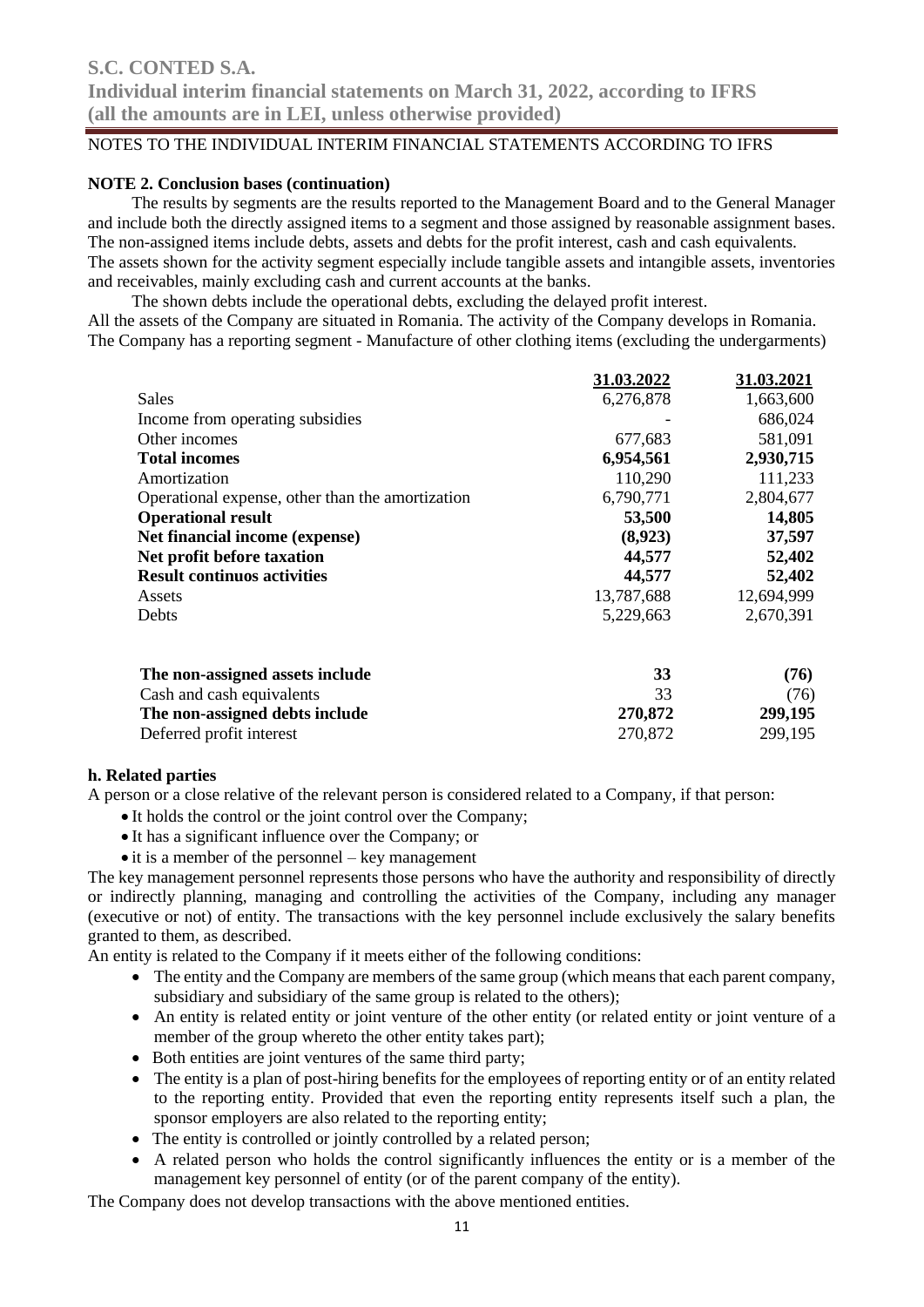### **NOTE 3. Significant accounting policies**

The accounting policies below were consequently applied to all the periods shown by these individual financial statements by the Company.

### **a. Foreign currency**

(i) Foreign currency transactions

The Company transactions in a foreign currency are registered at the exchange rates communicated by the National Bank of Romania for the transaction date. The balances in foreign currency are converted in lei at the exchange rates communicated by the National Bank of Romania. The benefits and losses resulted by the discount of transactions in a foreign currency and by the conversion of monetary assets and debts, expressed in foreign currency are admitted by the profit and loss account, within the financial result. The non-monetary assets and debts that are evaluated on the historical cost in a foreign currency are registered in lei at the exchange rate on the date of transaction. The non-monetary assets and debts expressed in a foreign currency that are evaluated at the fair value are registered in lei at the exchange rate of the date when the fair value was established. The conversion differences are shown by the profit or loss situation. The exchange rates of the main foreign currencies were as follows:

| <b>CURRENCY</b> | Rate of exchange<br><b>March 31, 2022</b> | Rate of exchange<br><b>January 01, 2022</b> |  |  |
|-----------------|-------------------------------------------|---------------------------------------------|--|--|
| <b>EUR</b>      | 4.9466                                    | 4.9481                                      |  |  |
| <b>USD</b>      | 4.4508                                    | 4.3707                                      |  |  |

### **b. Tangible assets**

(i) Admission and evaluation

The tangible assets are initially recognized on the procurement cost and are described on the net amounts of accumulated amortization and the loss by the accumulated depreciation. An item of tangible assets that meets the recognition conditions as asset must be evaluated at its cost.

The cost of a tangible asset is made of:

- a. its purchase price, including the import customs fees and the non-recoverable purchase fees, after the deduction of trade discounts and rebates;
- b. any costs that may be directly assigned to the bringing of asset to the place and state necessary for its operation;
- c. the initial estimate of the dismantling and removal costs of the restoration item of the place where it is located, a liability borne by the entity on the acquirement of investment.

For the accountancy of these costs, the provisions of IAS 37 "Provisions, contingent liabilities and contingent assets" are applied.

After recognition as an asset, a tangible assets item, plant and equipment is carried at its cost less any accumulated depreciation and any accumulated impairment losses. After recognition as an asset, a tangible asset item whereof just value may be reliably evaluated must be accounted at a revaluated amount, this being it's just amount, on the revaluation date less any accumulated amortization and any accumulated impairment loss for property, class "construction group" and "real estate investments" and carried at cost less depreciation and accumulated impairment adjustments for other groups of assets.

The revaluations must be made sufficiently regular to make sure that the accounting amount is not significantly different than the one that would have been established by the use of just amount at the end of reporting period. The rate of evaluations depends on the changes of just amount of revaluated tangible assets. Provided that the just amount of an asset is significantly different than the accounting amount, a new revaluation is required.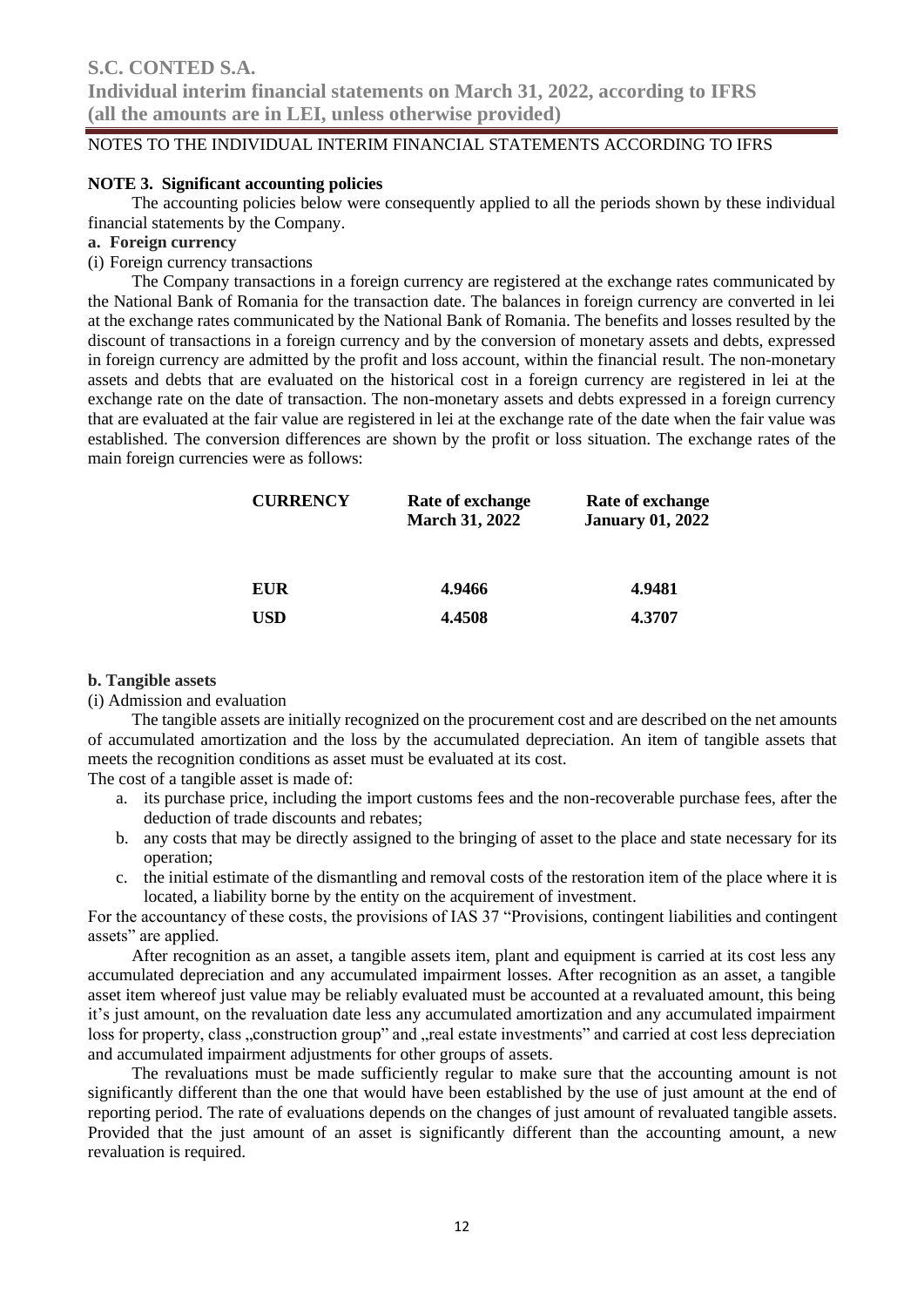### **NOTE 3. Significant accounting policies (continuation)**

(ii) Further costs

The expense for repair or maintenance of fixed assets, issued for the recovery or maintenance of the value of these assets are admitted by the statement of global result, on the date of their performance, while the expense for the improvement of technical performances are capitalized and amortized during the rest of amortization term of the relevant fixed asset.

(iii) Amortization of tangible assets

The amortization is calculated for the cost depreciation. using the linear amortization method during the operation term of fixed assets.

The foreseen periods by the main groups of intangible assets are as follows:

| Asset                                                                           | Years     |
|---------------------------------------------------------------------------------|-----------|
| Buildings (constructions)                                                       | $40 - 60$ |
| Technical installations and machines                                            | $8 - 12$  |
| Measurement, control and adjustment machines and installations                  | $2 - 4$   |
| <b>Transport facilities</b>                                                     | $4 - 6$   |
| Fitting, office automation, protective equipments, human and<br>material assets | $9 - 15$  |

The amortization of an asset begins when it is available to use, i.e. when it is on the place and state necessary to be able to operate as the management wants. The amortization of an assets ceases on the first date between the date when the asset is classified as held for sale (or included in a group intended to transfer, which is classified as held for the sale), in accordance with IFRS 5 and the date when the asset is to be recognized.

Consequently, the amortization does not cease when the asset is not used or is decommissioned, unless it is fully amortized. The lands and buildings are separable assets and are distinctly accounted, even when they are acquired together. The land is not amortized. The plot presented in the financial statements has been revised on 31.12.2013, according to International Valuation Standards, by Mr. Laţcu Nicolae expert appraiser, qualified professional ANEVAR member.

Provided that an accounting value of an asset is higher than the foreseen amount to be recovered, the asset is depreciated to the recoverable value. The cost of major investment and other further expenses are included in the accounting value of asset. The major investments are capitalized during the rest life time of the relevant asset.

### **c. Intangible assets**

(i) Other intangible assets

Other intangible assets procured by the Company are shown on cost, less the cumulated amortization.

Further expenses regarding intangible assets are only capitalized when the further economic benefits incurred by the asset they refer to, increase. The expenses that don't meet these criteria are admitted as expense on their accomplishment.

(ii) Amortization of intangible assets

The amortization is admitted by the statement of comprehensive income relying on the linear method during the foreseen life time of intangible asset. The most of intangible assets registered by the Company are represented by informatics programs. These are linearlyamortized for 3 years.

### **d. Real estate investments**

A real estate investment is owned for the procurement of incomes by rents or for the increase of the capital value or both. Consequently, a real estate investment generates treasury flows that are, on a high extent, independent to other assets owned by an entity. The accounting policy of the Company, regarding further evaluation of real estate investments is based on the evaluation model on the fair value. The changes of the fair value are admitted by the statement of global result.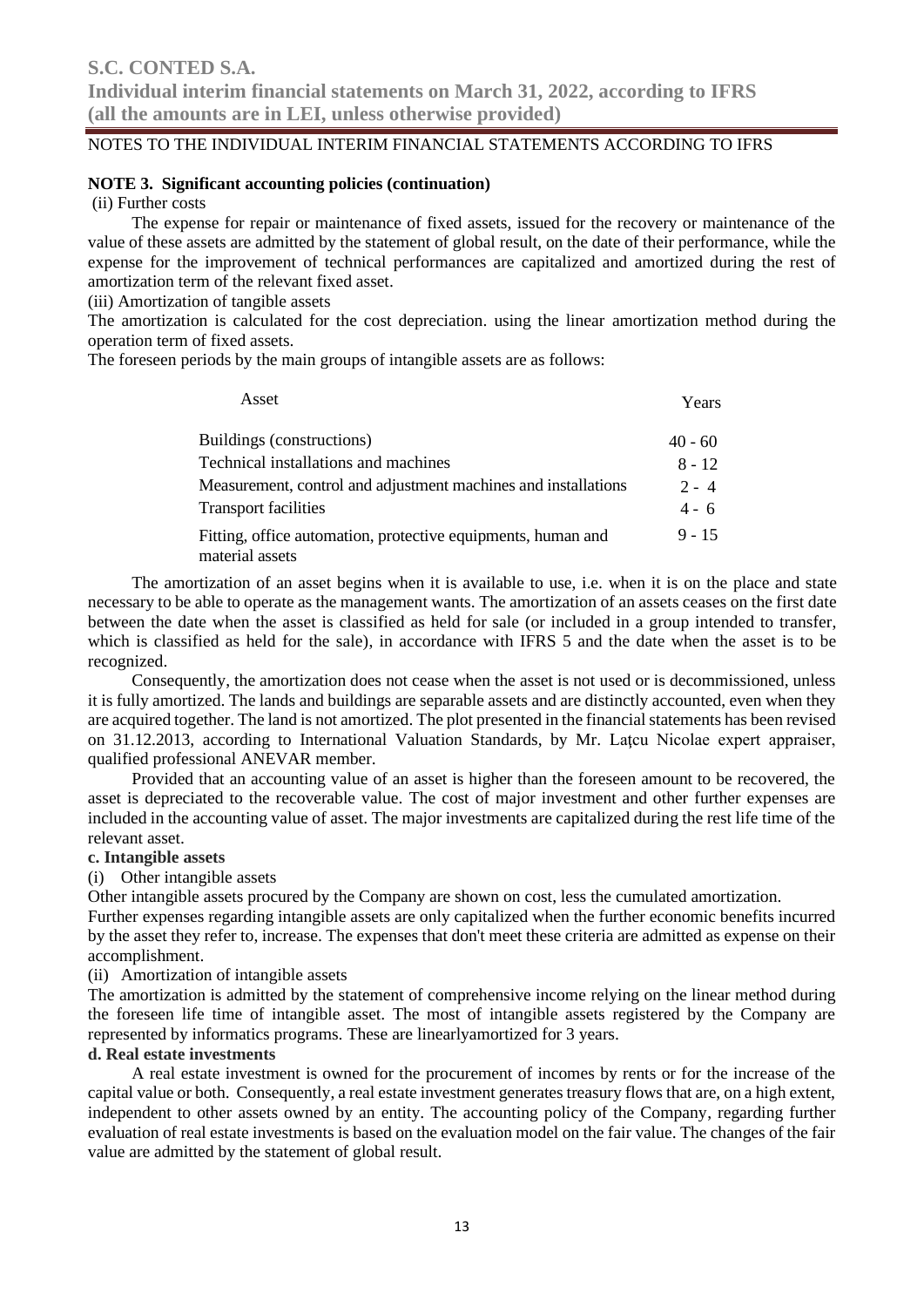### **NOTE 3. Significant accounting policies**

### **e. Inventories**

The inventories are declared on the minimum possible value between cost and net value. The cost is established by using the first-in, first-out method ("FIFIO"). The cost of finite products andhalf-finished products include materials, direct labor, other direct costs and production expenses, related to production (based upon the exploitation activity). The possible net value is the foreseen sale price in the common transactions.

### **f. Receivables and other similar assets**

Except for the derived financial instruments that are admitted on the fair value of goods expressed by a foreign currency, which are translated on the closing exchange rate, receivables and other similar assets are shown on amortized cost. The trading receivables and debts reflect the relations between the business and other businesses, related to the supply and reception of assets and services.

The receivables relating to the state budget may be pointed in the accountancy.

The assessment sheet of receivables and debts in foreign currency and of those with discount in lei, depending on the rate of exchange of a foreign currency is made at the foreign currency rate of exchange communicated by National Bank of Romania, valid on the date of closing the financial year.

The trading receivables, which the company registers result by the services provided by it related to third parties, according to the object of activity. The trading receivables express the rights of company towards other natural or legal entities, established by the sales of assets, performance of works and service provision, wherefore it must receive a retail equivalent or a counter-provision.

### **g. Cash and cash equivalent**

The banking accounts include: values to be cashed, like cheques and trading payments submitted to the banks, liquid assets in lei and foreign currency, cheques of the entity, short term banking credits, as well as the interests related to liquid assets and credits granted by the banks in the current accounts.

The operations concerning encashments and payments in foreign currency are registered in the accountancy at the rate of exchange, communicated by the National Bank of Romania, on the date of operation.

At the end of each reporting period, the liquid assets in foreign currency and other government bonds, like the government bonds in foreign currency, bills of credit and deposits in foreign currency are assessed at the rate of exchange of the exchange stock, communicated by the National Bank of Romania, on the last bank day of the relevant month.

For the payment of duties to the providers, the trading company may require the opening of bills of credits at banks, in lei or in foreign currency, for them. For the conclusion of treasury flows statement, it is considered that the numeral is the cash of the cash office and the current banking accounts.

#### **h. Debts**

A debt is a current liability of the company, incurred by past events and wherefore discount, it is expected to result an output of resources that include economic benefits. A debt is admitted in the accountancy and shown by the financial statements when it is probable that an output of economic benefit carrier resources will result by the payment of a current liability (probability) and when the value whereto this discount will be issued may be credibly assessed (credibility).

The company does not admit a debt when the contractual liabilities are paid or cancelled or expire. If the provided assets and services related to the current activities were not invoiced, but if the delivery was made and their value is available, the relevant liability is registered as debt (not as provision).

### **i. Employees' benefits**

### (i) Established contribution plans

During the normal activity. The company makes payments to health funds, state pensions on behalf of its employees at statutory rates. All the Company employees are members of the Romanian state pension plan. These costs are admitted by the statement of comprehensive income with the admission of salaries.

The Company is not employed in any independent pension system and, as consequence, it does not have any other liabilities in this respect.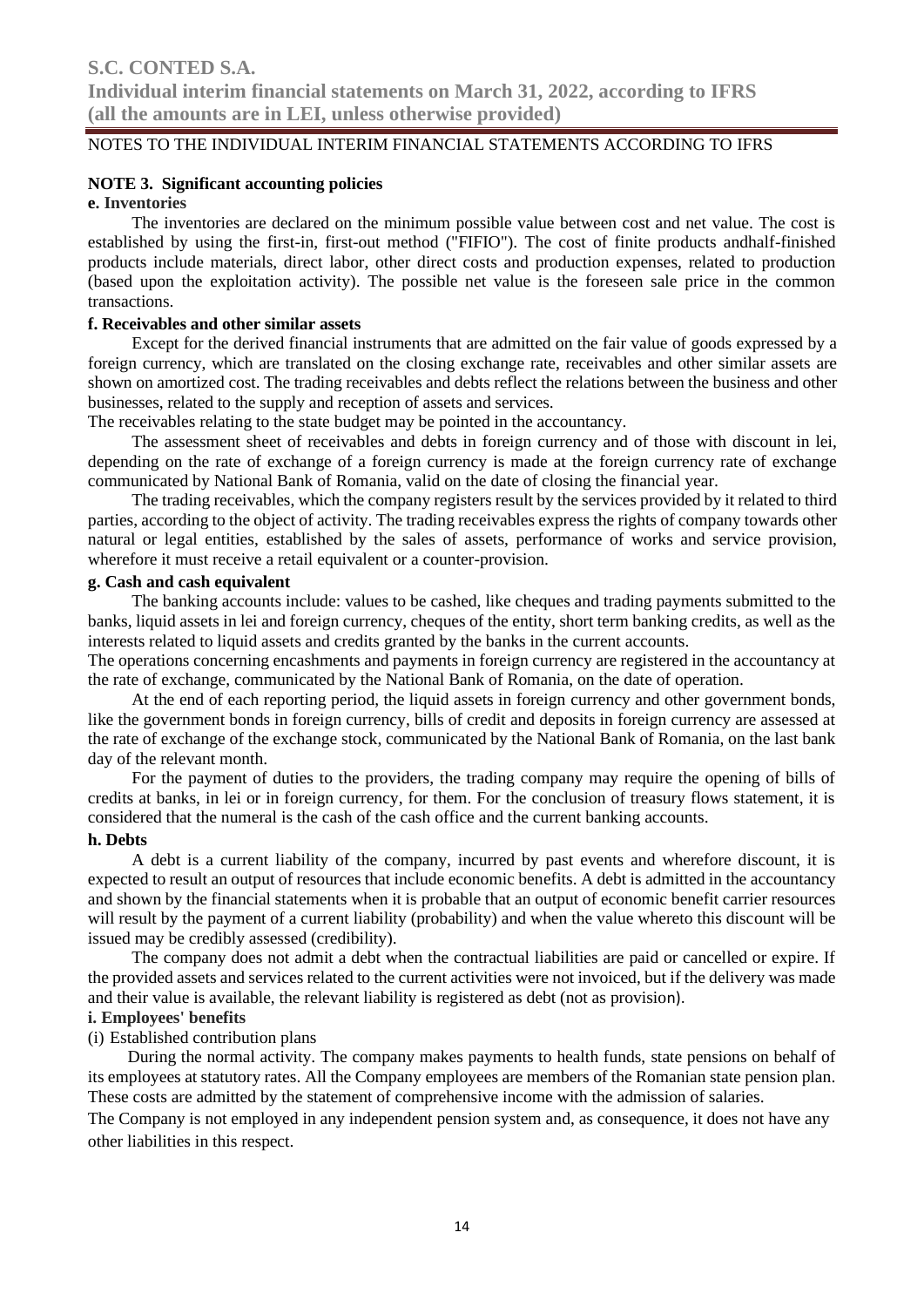### **NOTE 3. Significant accounting policies (continuation)**

### (ii) Short term benefits

The short term benefits of employees include the salaries, premiums and contributions to the social insurances. The short term benefits of employees are admitted as expense when the services are provided.

### **j. Provisions**

Provisions are recognized when the Company has a present obligation (legal or constructive) as a result of a past event, when to settle the obligation is likely to be required outflow affecting economic benefits will be required to settle the obligation and can be achieved when a good reliable estimate of the amount of the obligation.

Provisions for restructuring, litigation and other provisions for risks and charges are recognized when the Company has a present legal or constructive obligation arising from past events, when to settle the obligation is likely to be required outflow of resources and may be cee made a reliable estimate of the amount of the obligation needles. Restructuring provisions include direct costs arising from restructuring namely those that are necessarily entailed by the restructuring and are not related to the conduct of the company's business continues.

The company set up provisions for employee benefits in the short term holidays of outstanding. Determination of the amount of the allowance is based on estimates established payment obligation (given the manner of payment of leave).

### **k. Incomes**

(i) Sale of assets

The income comprises the amount invoiced for the sale of the products exclusive of VAT, deductions or discounts. The incomes obtained by the Company are identified based on the sale of products. The incomes obtained from the sale of assets must be acknowledged by the Company when all of the following conditions have been observed:

- The company transferred the significant risks and benefits related to the property right upon the assets to the buyer;
- The company does not manage the assets sold at the level at which it would have normally managed them in case it would have owned property upon them and does not hold actual control upon them;
- The value of the incomes can be assessed in a reliable manner;
- It is possible that the economic benefits associated to the transaction are generated for the entity; and
- The costs undertaken or which are to be undertaken in connection to the respective transaction can be assessed in a reliable manner.

The sale of the products is acknowledged at the moment at which significant risks and benefits are transferred to the client. This instance takes place when the company sold or delivered products to the client, and the client accepted the products, and the reimbursement of the respective amounts is reasonably provided. (ii) Service rendering

Service rendering is acknowledged in the fiscal year in which the services are rendered making reference to the conclusion of the transaction.

(iii) Incomes generated from lease

Income generated from lease is acknowledged within the fiscal year in which they are rendered.

### **l. Incomes and financial expenses**

The incomes and expenses related to the interests are acknowledged in the statement of comprehensive income through the effective interest rate method. The incomes generated from dividends are acknowledged within the statement of comprehensive income as of the date at which the right to receive such incomes is established.

The differences related to the currency rate which occur when monetary elements are settled or when the monetary elements are converted at different currency rates as compared to the ones at which they were converted during the initial acknowledgement (during the period) or in the previous fiscal years are acknowledged as losses or profits in the statement of comprehensive income in the period in which they occur.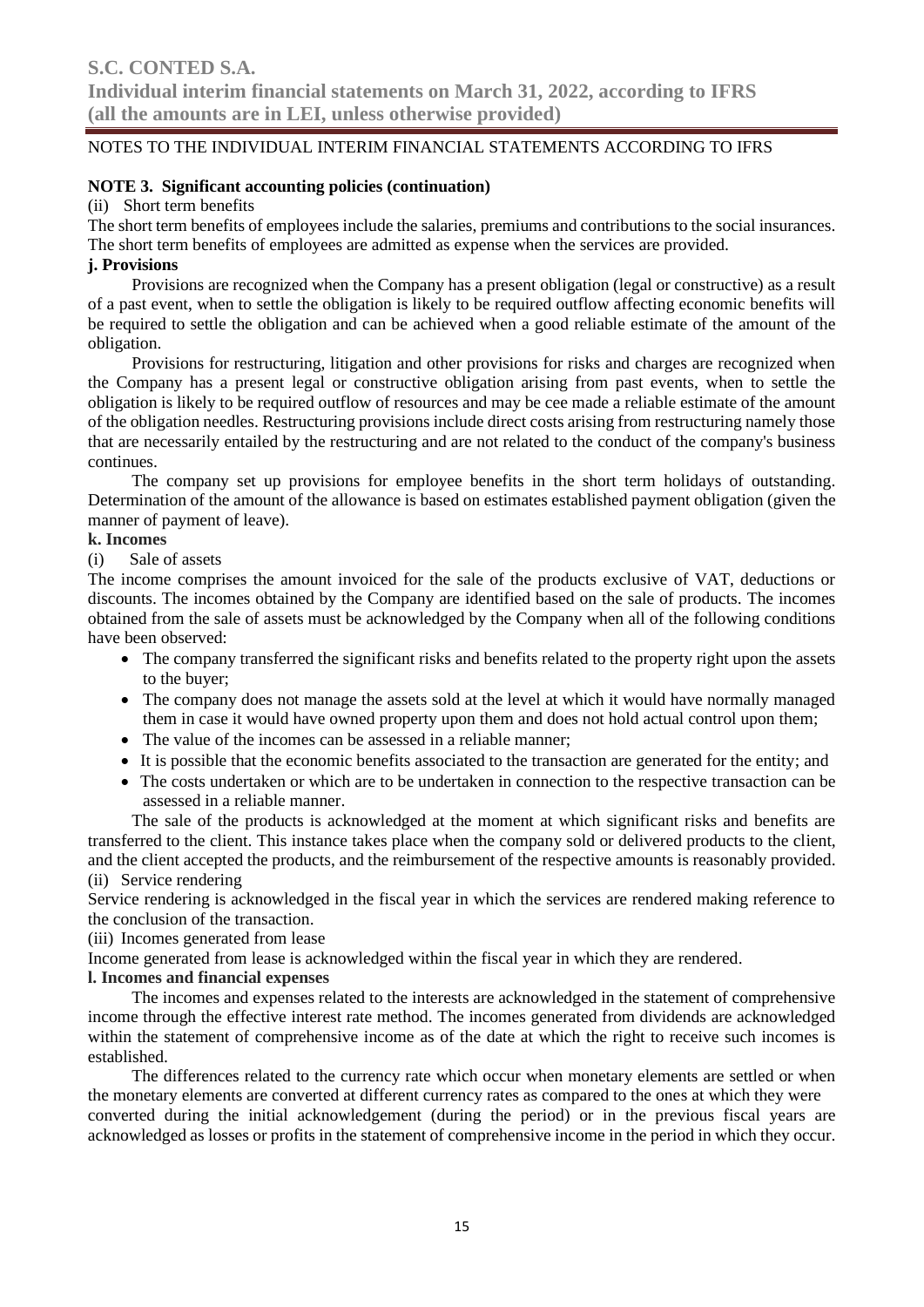### **NOTE 3. Significant accounting policies (continuation)**

#### **m. Dividends and interests**

The interests must be acknowledged using the effective interest rate method. The incomes related to interests are acknowledged function of the time spent. If the received interests are related to the periods prior to the investment which is the carrier of the interest, only the ulterior interest is acknowledged as income and the other part diminishes the costs of the securities.

The royalties must be acknowledged based on the accrual accounting, in compliance with the goodwill of the related contract. When an uncertainty related to the collectability of a value which was already included in the incomes, the amount which cannot be collected or the amount of which collection ceased to be possible is acknowledged more like an expense than an adjustment of the value of the incomes initially acknowledged.

The incomes generated from dividends are acknowledged when the right of the shareholder to receive payment is established. The incomes generated from dividends are recorded at the gross value which includes the dividends' tax, which is acknowledged as a current expense in the period in which the distribution was approved.

The incomes generated from interests are acknowledged based on the accruals accounting, with reference to the non-reimbursed principal and the actual interest rate, that rate which updates the forecast future flows of the amounts which are to be received.

### **n. Income tax**

The income tax related to the fiscal year comprises the current tax and the deferred tax. The income tax is acknowledged in the statement of comprehensive income or in other elements of the comprehensive income if the tax is related to the capital elements.

The current tax is the tax paid for the profit obtained during the current period, determined based on the percentages applied as of the date of the reporting and of all adjustments related to the previous periods. The current rate of the income tax in Romania amounts 16%.

The deferred tax is computed based on the tax rates which are expected to be applicable to the temporary differences upon the reactivation, based on the provisions of the regulations which are in force as of the date of reporting. The debts and the receivables with respect to the deferred tax are compensated only if there is a legal right to compensate the current debts and receivables with the tax.

#### **o. Revaluation reserve**

The revaluations are performed with sufficient regularity so that the accounting value would not substantially differ from the one which would be determined using the fair value.

In this respect, the Company issued the revaluation of the fixed tangible assets – construction group and of the real estate investments with independent assessors as of 31 December 2006, 31 December 2009, 31 December 2012, 31 December 2013, 31 December 2016 and 31December 2019. On December 31, 2019 were revalued tangible, "Construction Group 212" and 2112 "Landscaping".

Revaluation effects were accounted for using the remaining unamortised value revaluation process which involves the cancellation of accumulated depreciation to bring the construction to the net book value and added value recording. Revalued amount is the fair value at the date of the revaluation less any subsequent accumulated amortization. (Note 11)

The difference between the value resulted from the revaluation and the net accounting value of the tangible assets is presented at the reserve from revaluation, as a distinctive sub-element in ,,Ownership equity''.

If the result of the revaluation is an increase as compared to the net accounting value, then it is treated as follows: as an increase of the revaluation reserve presented within the ownership equity, if a prior decrease was not acknowledged as an expense related to that asset or as an income which would compensate the expense priory incurredfor that asset.

If the revaluation result is a decrease of the net accounting value, this is treated as an expense with the entire value of the depreciation when in the revaluation reserve no amount related to that asset is recorded (revaluation surplus) or a decrease of the revaluation reserve with the minimum between the value of that reserve and the value of the decrease, and the potential difference which is not covered is recorded as an expense. The revaluation surplus included in the revaluation reserve is transferred to the reported result when this surplus represents a gain. The gain is considered as performed when the asset for which the revaluation reserve was constituted is derecognized.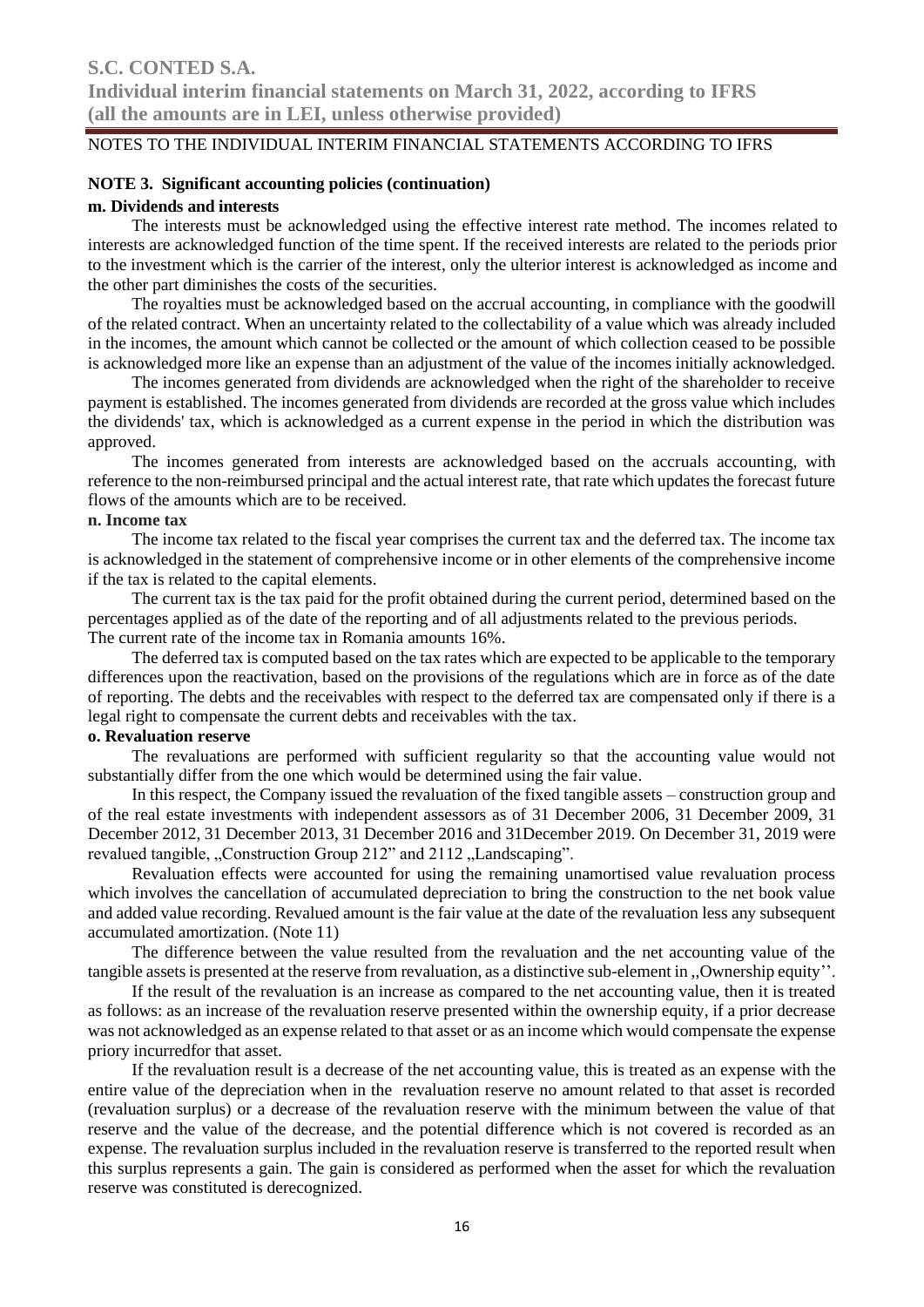### **NOTE 3. Significant accounting policies (continuation)**

After the date at which the transition to IFRS is performed any increase or decrease of the fair value after the revaluation will be acknowledged in thestatement of comprehensive income.

### **p. Earnings per share**

The basic earnings per share are computed through the division of the net resultassigned to the ordinary shareholders at the average rate of the ordinary circulating shares during the period.

#### **NOTE 4. Settlement of the fair value**

The just amount is the price on the main market or on the most advantageous market, which could be obtained for the sale of asset or the transfer of payable, after which the transaction and transport costs were taken into account. The factors that the entity must take into account for the evaluation of just amount are: asset or payable that is evaluated, market, market participants, price.

There are specific mentions for the non-financial assets, payables, capital instruments and financial instruments.

For an evaluation on just amount, it is necessary that the entity establishes the adequate evaluation techniques, taking into account the available data for the conclusion of input data that represent the hypotheses, which the market participants would have used for the establishment of the value of asset or payable and the classification level of input data in the hierarchy of just amount.

Certain accounting policies of the Company and requirements related to the presentation of the information need the settlement of the fair value both for the assets and financial debts, as well as for the nonfinancial ones. Upon the assessment of the assets or debts at the fair value the Company uses if possible, information which can be observed on the market.

The hierarchy of the fair value classifies the input data for the assessment techniques used for the assessment of the fair value on three levels as follows:

- Level 1 rated price (non-adjusted) on active markets for identical assets or debts which the entity can access upon the date of the assessment;
- Level 2 input data, other than the rated prices included in level 1 which are noticeable for an asset or debt, either directly or indirectly;
- Level 3 non-observable input data for the asset or debt.

If the input data for the assessment of the fair value of an asset or a debt can be classified on several levels of the fair value hierarchy, the assessment at the fair value is fully classified on the same level of thefair value hierarchy as an input data with the lower level of uncertainty which is significant for the entire assessment. The Company acknowledges the transfers between the levels of the hierarchy of the fair value at the end of the reported period, in which the modification occurred.

If the case, the additional information with respect to the hypothesis used for the settlement of the fair value are presented in the notes which are specific to the respective asset or debt (intangible assets, real estate investments). The Company proceeds to the reassessment of the intangible assets which are within its patrimony with sufficient regularity so that they will be presented in the financial statements at a fair value.

### **NOTE 5. Incomes**

|                       | waa cu yn 2022 | waarth yn 2021 |
|-----------------------|----------------|----------------|
| Asset sales           | 6.258.117      | 1.639.296      |
| Provision of services | 18.761         | 24,304         |
| <b>Total</b>          | 6,276,878      | 1,663,600      |

**March 31, 2022 March 31, 2021**

The turnover of the Company, corresponding to the first quarter of 2022 is 6,276,878 whereof 299,866 for the in-land and 5,977,012 for the export, compared to the first quarter of 2021, when we registered 1,663,600 whereof 1,657,481 for the export and 6,119 for the in-land. The turnover was mainly issued in its structure by the sale of our own production, as 99%. The value of export sales during the first quarter of 2022 represents 95.22% (2021: 99.63%), and the in-land sales represent 4.78 (2021: 0.37%) of the turnover.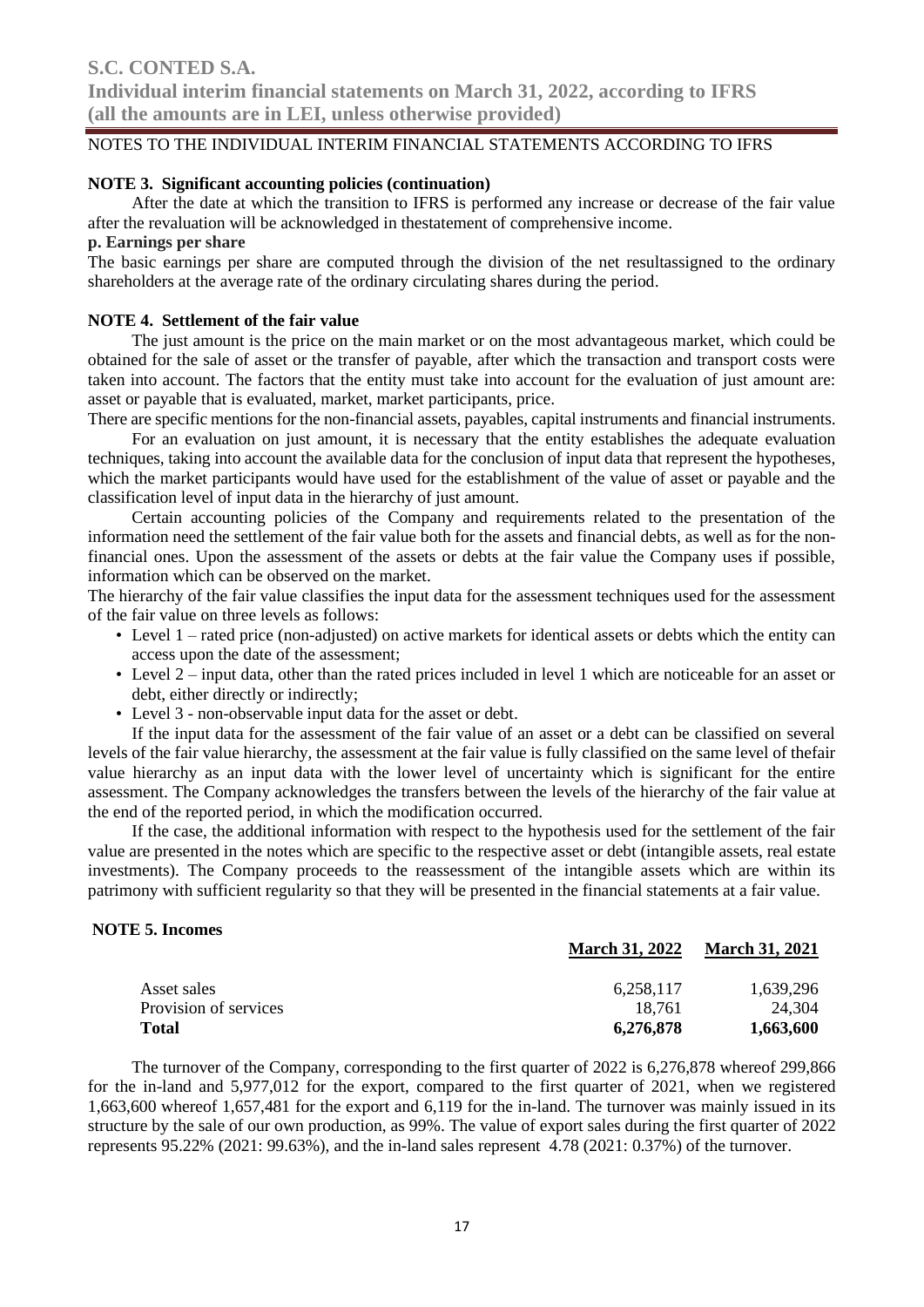### **NOTE 6. Operational incomes**

|                                                             | <b>March 31, 2022</b> | <b>March 31, 2021</b> |
|-------------------------------------------------------------|-----------------------|-----------------------|
| Incomes                                                     | 6,276,878             | 1,663,600             |
| Incomes corresponding to the product inventory costs        | 637,094               | 581,091               |
| Income from operating subsidies                             |                       | 686,024               |
| Other incomes                                               | 40,589                |                       |
| <b>Total</b>                                                | 6,954,561             | 2,930,715             |
| <b>NOTE 7. Operational expenses</b>                         |                       |                       |
|                                                             | <b>March 31, 2022</b> | <b>March 31, 2021</b> |
| Expenses for the raw materials and other materials          | 2,488,782             | 139,960               |
| Expenses for energy and water                               | 518,971               | 197,375               |
| Expenses for the merchandise                                | 4,663                 | 4,734                 |
| <b>Total cost of materials</b>                              | 3,012,416             | 342,069               |
| Expenses for salaries, contributions and other benefits     | 3,145,502             | 2,507,099             |
| Other exploitation expenses, whereof:                       | 679,206               | 114,313               |
| Expenses for the external provisions:                       | 610,514               | 60,593                |
| - Postal and telecommunication expenses charges             | 6,616                 | 6,397                 |
| - Expenses for the maintenance and repairs                  | 5,489                 | 4,748                 |
| - Expenses for advertising and protocol                     | 3,689                 | 1,183                 |
| - Expenses for insurance                                    | 3,985                 | 3,999                 |
| - Expenses for the transport and travel                     | 110,365               | 9,004                 |
| - Expenses for the banking and similar                      | 8,461                 | 1,436                 |
| - Other expenses for the services provided by third parties | 471,909               | 33,826                |
| Expenses for the interests, fees and associated payments    | 64,370                | 52,460                |
| Expenses for the environment protection                     | 114                   | 101                   |
| Other expenses                                              | 4,208                 | 1,159                 |
| <b>Expenses for the amortization</b>                        | 110,290               | 111,233               |
| <b>Adjustments for provisions</b>                           | (46, 353)             | (158, 804)            |
| - Expenses                                                  |                       |                       |
| - Incomes                                                   | 46,353                | 158,804               |
| <b>Total</b>                                                | 6,901,061             | 2,915,910             |

Amounting to 471,909 (2021: 33,826) ,,Other expenses with services provided by third parties" are included expenditure audit in the amount of 2,625 (2021: 2,625).

### **NOTE 8. Expenses for salaries, contributions and other benefits**

• Expenses for salaries and contributions

|                                    | <b>March 31, 2022</b> | <b>March 31, 2021</b> |
|------------------------------------|-----------------------|-----------------------|
| Expenses for the salaries          | 2,856,938             | 2,337,297             |
| Expenses contributions             | 80.544                | 67,872                |
| Expenses with granted meal tickets | 208,020               | 101,930               |
| <b>Total</b>                       | 3,145,502             | 2,507,099             |
| Average number of staff            | 342                   | 336                   |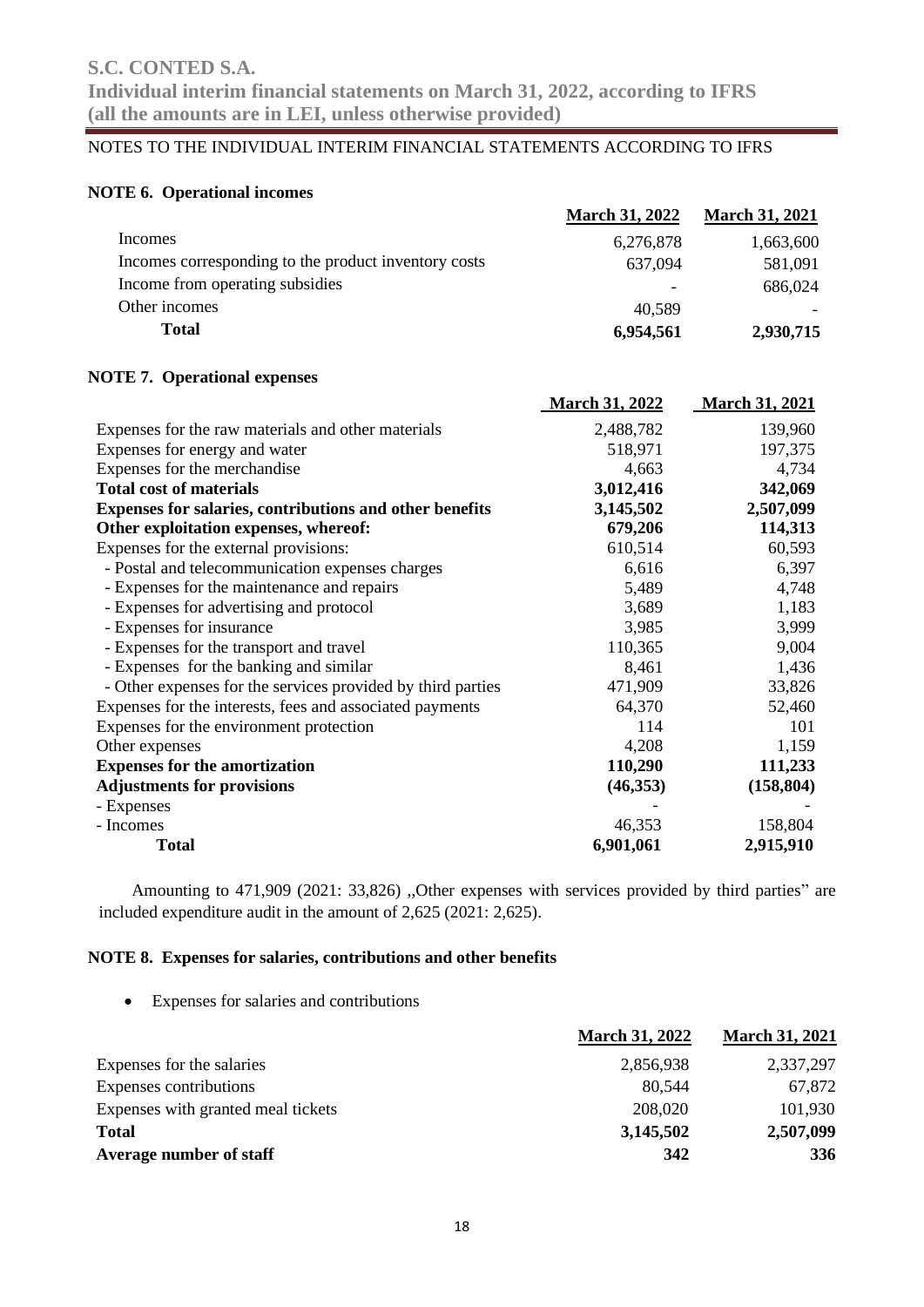### **NOTE 8. Expenses for salaries, contributions and other benefits (continuation)**

The issued gross salary fund (without medical rest supported by the employer), during the first quarter of 2022 was 2,856,938 compared to the first quarter of 2021 when we registered 2,337,297.

If these amounts are added, too, the contributions related to the salary fund, supported by the Company, medical rest supported by the employer and other expenses with the labor force, considered as social expense, entirely amounting 80,544 (2021: 67,872), as well as the expenses with the granted meal tickets, amounting 208,020, (2021: 101,930), it results a total expense with the staff, amounting 3,145,502 (2021: 2,507,099).

expenses for other employee benefits

|                                               | <b>Short term</b>     |                       |  |  |
|-----------------------------------------------|-----------------------|-----------------------|--|--|
|                                               | <b>March 31, 2022</b> | <b>March 31, 2021</b> |  |  |
| <b>Employees' benefits</b>                    | 208,020               | 101,930               |  |  |
| Food vouchers                                 | 208,020               | 101,930               |  |  |
| <b>NOTE 9. Financial incomes and expenses</b> |                       |                       |  |  |
|                                               | <b>March 31, 2022</b> | <b>March 31, 2021</b> |  |  |
| Incomes by interests                          |                       | 20                    |  |  |
| Incomes by the exchange rate differences      | 3,738                 | 44,230                |  |  |
| <b>Total financial incomes</b>                | 3,738                 | 44,250                |  |  |
| Expenses for the exchange rate differences    | 12,661                | 6,653                 |  |  |
| <b>Total financial expenses</b>               | 12,661                | 6,653                 |  |  |
| <b>Net financial result</b>                   | (8,923)               | 37,597                |  |  |

The financial incomes mainly includes income from exchange rate fluctuations. The financial expenses include expenses on unfavorable exchange rate fluctuations. All expenses and incomes are recognized in the Statement of comprehensive income.

| Note 10. Expense for the profit tax                            |                       |                       |
|----------------------------------------------------------------|-----------------------|-----------------------|
|                                                                | <b>March 31, 2022</b> | <b>March 31, 2021</b> |
| Reconciliation of the effective taxing rate                    |                       |                       |
| Term profit                                                    | 44,577                | 52,402                |
| Elements similar to incomes                                    | 44,103                | 45,999                |
| <b>Discounts</b>                                               | 110,290               | 111,233               |
| Non-taxable incomes                                            | 46,353                | 158,804               |
| Non-deductible expenses                                        | 118,993               | 113,463               |
| Taxable profit/tax loss for the reporting year                 | 51,030                | (58, 173)             |
| Tax loss to be carried over from previous years                | (1,691,398)           | (330, 367)            |
| Taxable profit tax loss to be recovered in subsequent<br>years | (1,640,368)           | (388, 540)            |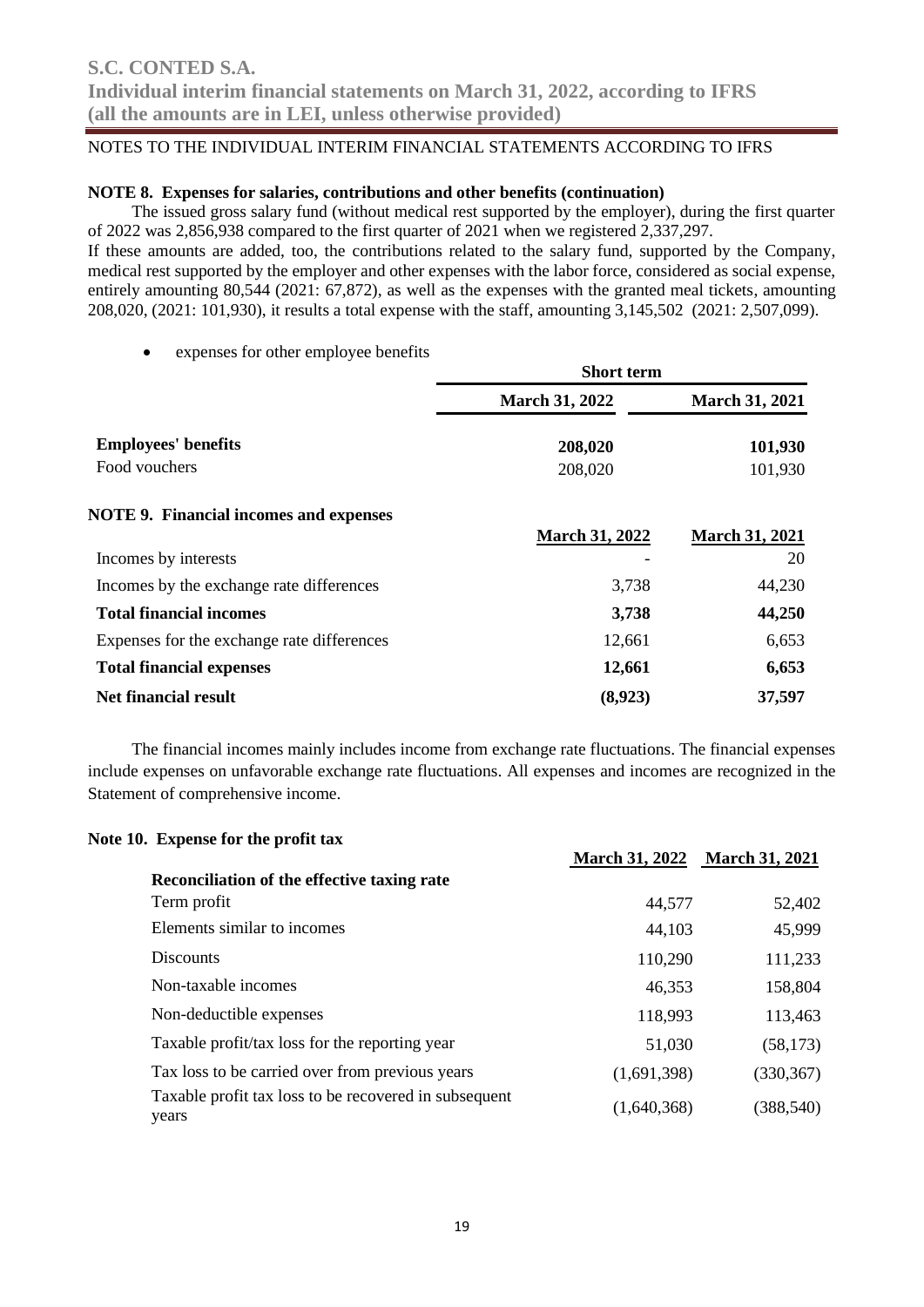### **NOTE 11. Tangible assets**

Tangible assets 212 "construction group" were revalued at 31 December 2006, 31 December 2009, 31 December 2012, by independent evaluators, according to regulations in force at the time. Evaluations were based on fair value, being the nearest transaction and the inflation rate from that date, taking into account their physical condition and market value.

On 31.12.2013 the last revaluation of the tangible assets group 212 "Constructions" and the land (which exist within the patrimony at this date) occurred. The depreciation was re-addressed proportionally with the modification of the gross accounting value of the asset, so that the accounting value of the asset, after the reevaluation, will be equal with the revaluated value. The scope of the evaluation of the land was the estimation of the market value in order to be registered in the accounting evidence at the fair accounting value. The fair value of the lands was determined based on the comparable market method, which reflects the recent transaction prices for the same properties.

The evaluation method applied to the "building'' group is the direct comparison method. The revaluation envisaged the adjustment of the net accounting value of the elements included in these categories on their fair value considering their physical status and their market value.

All buildings and lands are identified on their revaluated value, this value representing the fair value at the date of the revaluation minus any priory accumulated depreciation and any losses acquired by means of depreciation.

The review was conducted according to International Valuation Standards, by Ms. Latcu Nicolae, expert qualified professional appraiser authorized member of ANEVAR. The fair value was settled on each asset in gross revaluated values, and as their related depreciation.

On December 31, 2016 were revalued tangible, "Construction Group 212" and 215 "real estate investments". Revaluation effects were accounted for using the remaining unamortised value revaluation process which involves the cancellation of accumulated depreciation to bring the construction to the net book value and added value recording. Revalued amount is the fair value at the date of the revaluation less any subsequent accumulated amortization.

Valuation method applied under 'construction' is the replacement net cost method.

The review was conducted according to International Valuation Standards 2016 by Mr. Dan Rusu Zaharia, expert qualified, professional appraiser authorized member ANEVAR.

It was determined the fair value of each asset. The revaluation surplus was recognized as revaluation reserve in equity. At 31 December 2016, based on internal analyzes, the Company's management estimates that the net carrying amount approximates fair value of the land. In year 2017 and 2018 no tangible assets were valued.

On December 31, 2019 were revalued tangible, "Construction" group 212 and group 2112, Landscaping". Revaluation effects were accounted for using the remaining unamortised value revaluation process which involves the cancellation of accumulated depreciation to bring the construction to the net book value and added value recording. Revalued amount is the fair value at the date of the revaluation less any subsequent accumulated amortization.

Valuation method applied is the replacement net cost method.

The review was conducted according to International Valuation Standards 2018 by Mr. Dan Rusu Zaharia, expert qualified, professional appraiser authorized member ANEVAR.

 It was determined the fair value of each asset. The revaluation surplus was recognized as revaluation reserve in equity.

 At 31 December 2019, based on internal analyzes, the Company's management estimates that the net carrying amount approximates fair value of the land. In 2020 and 2021 the tangible assets were not evaluated.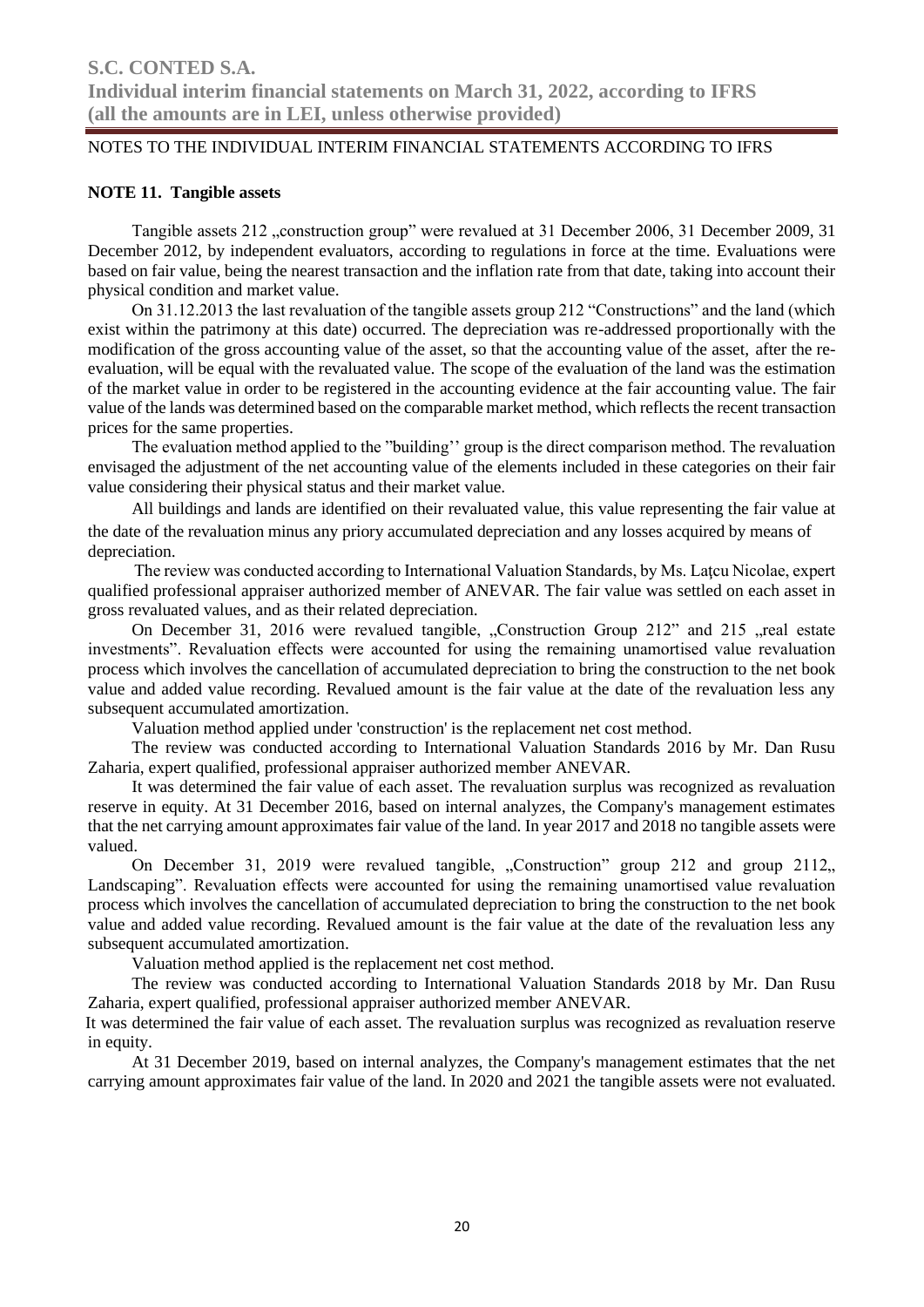**Individual interim financial statements on March 31, 2022, according to IFRS (all the amounts are in LEI, unless otherwise provided)**

### NOTES TO THE INDIVIDUAL INTERIM FINANCIAL STATEMENTS ACCORDING TO IFRS

### **NOTE 11. Tangible assets (continuation)**

|                                    | <b>Land and</b><br>landscaping | <b>Buildings</b> | <b>Technical</b><br>installations<br>and<br>transport | <b>Other</b><br>tangible<br>assets | <b>Tangible</b><br>fixed assets<br>under<br>construction | <b>Total</b> |
|------------------------------------|--------------------------------|------------------|-------------------------------------------------------|------------------------------------|----------------------------------------------------------|--------------|
|                                    |                                |                  | facilities                                            |                                    |                                                          |              |
| Cost                               |                                |                  |                                                       |                                    |                                                          |              |
| <b>Balance on January 01, 2022</b> | 915,456                        | 3,856,416        | 8,573,042                                             | 249,583                            | 14,240                                                   | 13,608,737   |
| Procurements                       |                                |                  | 3,528                                                 |                                    | 67,303                                                   | 70,831       |
| Fixed asset outputs                |                                |                  |                                                       |                                    |                                                          |              |
| <b>Balance on March 31, 2022</b>   | 915,456                        | 3,856,416        | 8,576,570                                             | 249,583                            | 81,543                                                   | 13,679,568   |
| <b>Amortization</b>                |                                |                  |                                                       |                                    |                                                          |              |
| <b>Balance on January 01, 2022</b> | 43,667                         | 575,590          | 7,780,177                                             | 188,197                            | $\blacksquare$                                           | 8,587,631    |
| Amortization during the quarter    | 2,381                          | 70,902           | 33,726                                                | 1,814                              | $\overline{\phantom{a}}$                                 | 108,823      |
| Accumulated amortization related   |                                |                  |                                                       |                                    |                                                          |              |
| to outflows                        |                                |                  |                                                       |                                    |                                                          |              |
| <b>Balance on March 31, 2022</b>   | 46,048                         | 646,492          | 7,813,903                                             | 190,011                            | $\blacksquare$                                           | 8,696,454    |
| <b>Balance on January 01, 2022</b> | 871,789                        | 3,280,826        | 792,865                                               | 61,386                             | 14,240                                                   | 5,021,106    |
| <b>Balance on March 31, 2022</b>   | 869,408                        | 3,209,924        | 762,667                                               | 59,572                             | 81,543                                                   | 4,983,114    |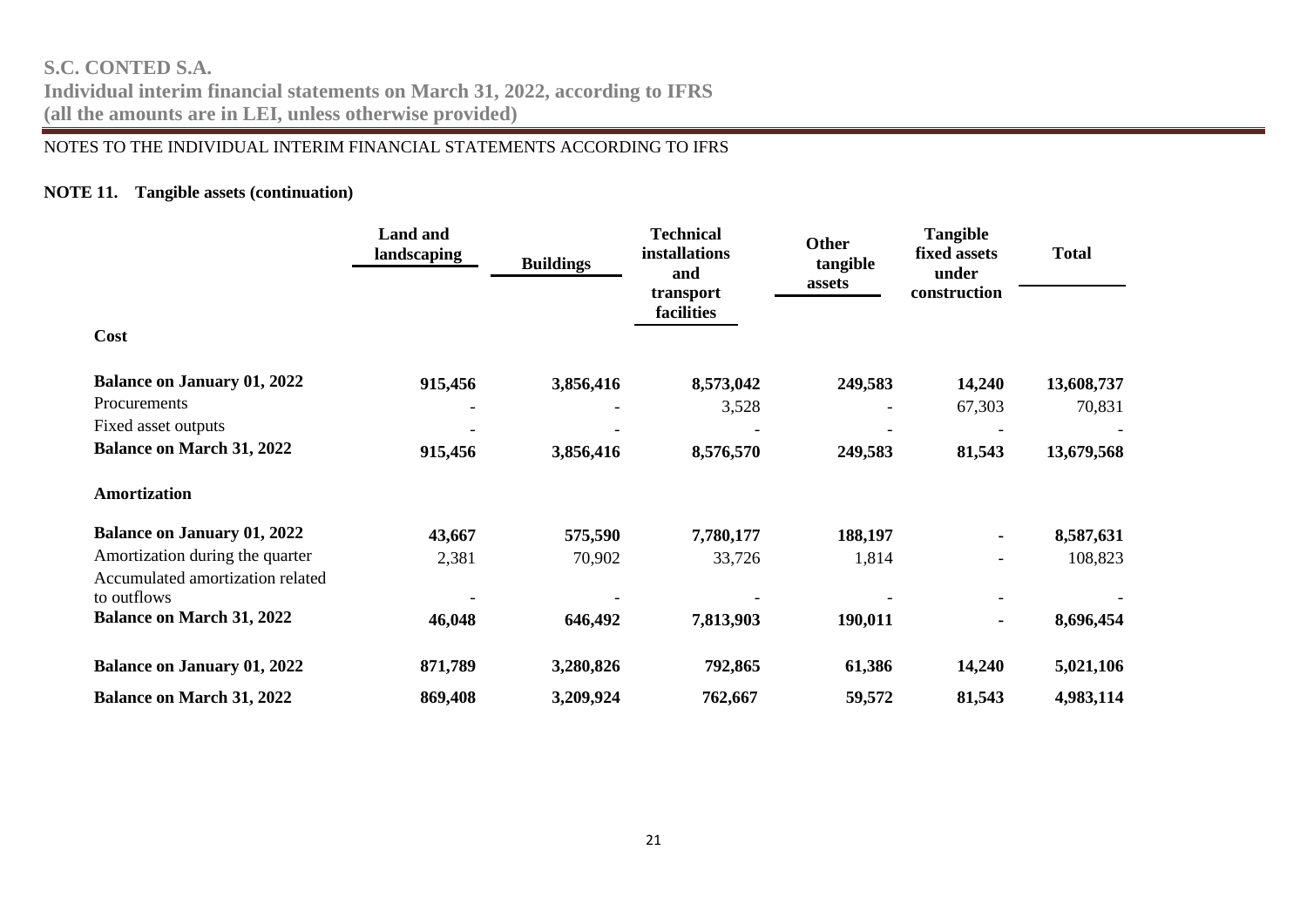**Individual interim financial statements on March 31, 2022, according to IFRS (all the amounts are in LEI, unless otherwise provided)**

### NOTES TO THE INDIVIDUAL INTERIM FINANCIAL STATEMENTS ACCORDING TO IFRS

### **NOTE 11. Tangible assets (continuation)**

|                                    | <b>Land and</b><br>landscaping | <b>Buildings</b> | <b>Technical</b><br>installations<br>and | Other tangible<br>assets | <b>Tangible fixed</b><br>assets under<br>construction | <b>Total</b> |
|------------------------------------|--------------------------------|------------------|------------------------------------------|--------------------------|-------------------------------------------------------|--------------|
|                                    |                                |                  | transport<br>facilities                  |                          |                                                       |              |
| Cost                               |                                |                  |                                          |                          |                                                       |              |
| <b>Balance on January 01, 2021</b> | 915,456                        | 3,856,416        | 8,566,457                                | 252,406                  | 14,240                                                | 13,604,975   |
| Procurements                       |                                |                  | 3,640                                    |                          |                                                       | 3,640        |
| Fixed asset outputs                |                                |                  |                                          | 2,823                    |                                                       | 2,823        |
| <b>Balance on March 31, 2021</b>   | 915,456                        | 3,856,416        | 8,570,097                                | 249,583                  | 14,240                                                | 13,605,792   |
| Amortization                       |                                |                  |                                          |                          |                                                       |              |
| <b>Balance on January 01, 2021</b> | 32,517                         | 290,613          | 7,659,632                                | 183,763                  |                                                       | 8,166,525    |
| Amortization during the quarter    | 3,366                          | 71,799           | 32,804                                   | 1,814                    |                                                       | 109,783      |
| Amortization related to outflows   |                                |                  |                                          | 2,823                    |                                                       | 2,823        |
| <b>Balance on March 31, 2021</b>   | 35,883                         | 362,412          | 7,692,436                                | 182,754                  |                                                       | 8,273,485    |
| <b>Balance on January 01, 2021</b> | 882,939                        | 3,565,803        | 906,825                                  | 68,643                   | 14,240                                                | 5,438,450    |
| <b>Balance on March 31, 2021</b>   | 879,573                        | 3,494,004        | 877,661                                  | 66,829                   | 14,240                                                | 5,332,307    |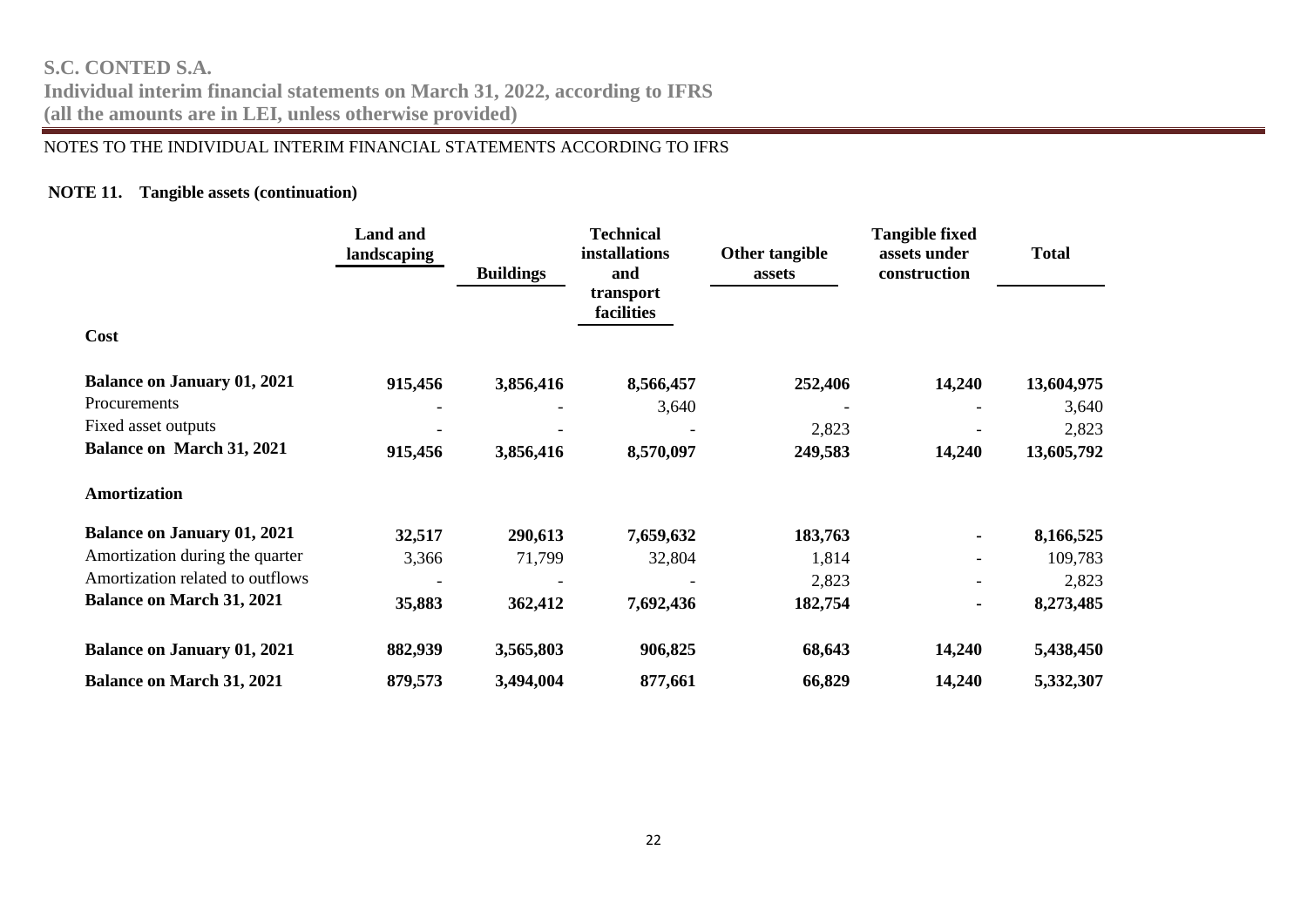**Individual interim financial statements on March 31, 2022, according to IFRS (all the amounts are in LEI, unless otherwise provided)**

### NOTES TO THE INDIVIDUAL INTERIM FINANCIAL STATEMENTS ACCORDING TO IFRS

### **NOTE 12. Intangible assets**

|                                    | Concessions, patents,<br>licenses and trade<br>marks | <b>Other assets</b> | <b>Total</b> |
|------------------------------------|------------------------------------------------------|---------------------|--------------|
| Cost                               |                                                      |                     |              |
| <b>Balance on January 01, 2022</b> | 40,416                                               | 171,744             | 212,160      |
| Procurements                       |                                                      |                     |              |
| Intangible asset outputs           |                                                      |                     |              |
| <b>Balance on March 31, 2022</b>   | 40,416                                               | 171,744             | 212,160      |
| <b>Amortization</b>                |                                                      |                     |              |
| <b>Balance on January 01, 2022</b> | 39,757                                               | 170,082             | 209,839      |
| Amortization during the quarter    | 220                                                  | 1,247               | 1,467        |
| Amortization related to outflows   |                                                      |                     |              |
| <b>Balance on March 31, 2022</b>   | 39,977                                               | 171,329             | 211,306      |
| <b>Balance on January 01, 2022</b> | 659                                                  | 1,662               | 2,321        |
| <b>Balance on March 31, 2022</b>   | 439                                                  | 415                 | 854          |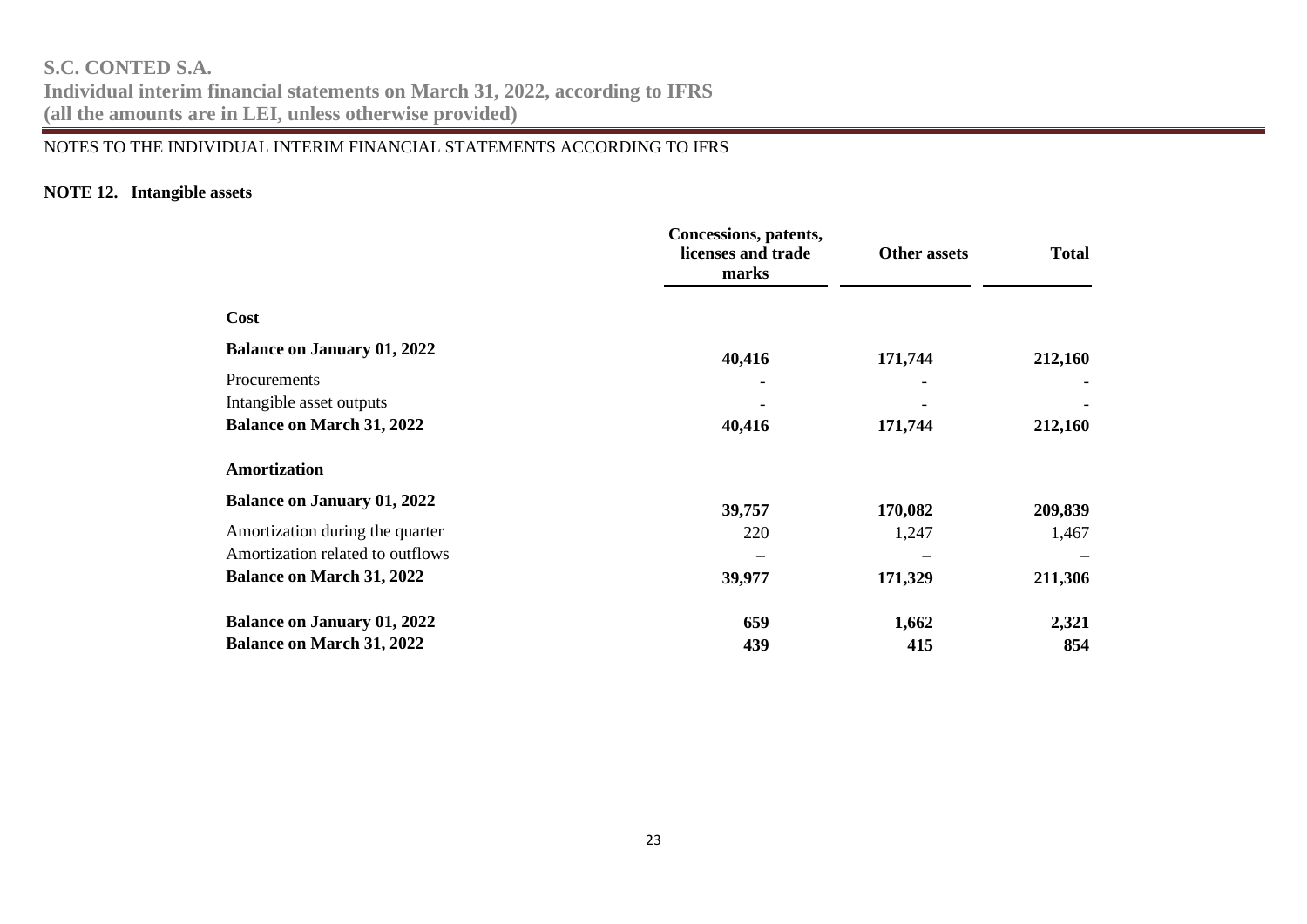**Individual interim financial statements on March 31, 2022, according to IFRS (all the amounts are in LEI, unless otherwise provided)**

### NOTES TO THE INDIVIDUAL INTERIM FINANCIAL STATEMENTS ACCORDING TO IFRS

### **NOTE 12. Intangible assets (continuation)**

|                                    | Concessions, patents,<br>licenses and trade<br>marks | <b>Other assets</b> | <b>Total</b> |
|------------------------------------|------------------------------------------------------|---------------------|--------------|
| Cost                               |                                                      |                     |              |
| <b>Balance on January 01, 2021</b> | 40,164                                               | 168,820             | 208,984      |
| Procurements                       |                                                      |                     |              |
| Intangible asset outputs           |                                                      |                     |              |
| <b>Balance on March 31, 2021</b>   | 40,164                                               | 168,820             | 208,984      |
| Amortization                       |                                                      |                     |              |
| <b>Balance on January 01, 2021</b> | 38,927                                               | 165,351             | 204,278      |
| Amortization during the quarter    | 217                                                  | 1,233               | 1,450        |
| Amortization related to outflows   |                                                      |                     |              |
| <b>Balance on March 31, 2021</b>   | 39,144                                               | 166,584             | 205,728      |
| <b>Balance on January 01, 2021</b> | 1,237                                                | 3,469               | 4,706        |
| <b>Balance on March 31, 2021</b>   | 1,020                                                | 2,236               | 3,256        |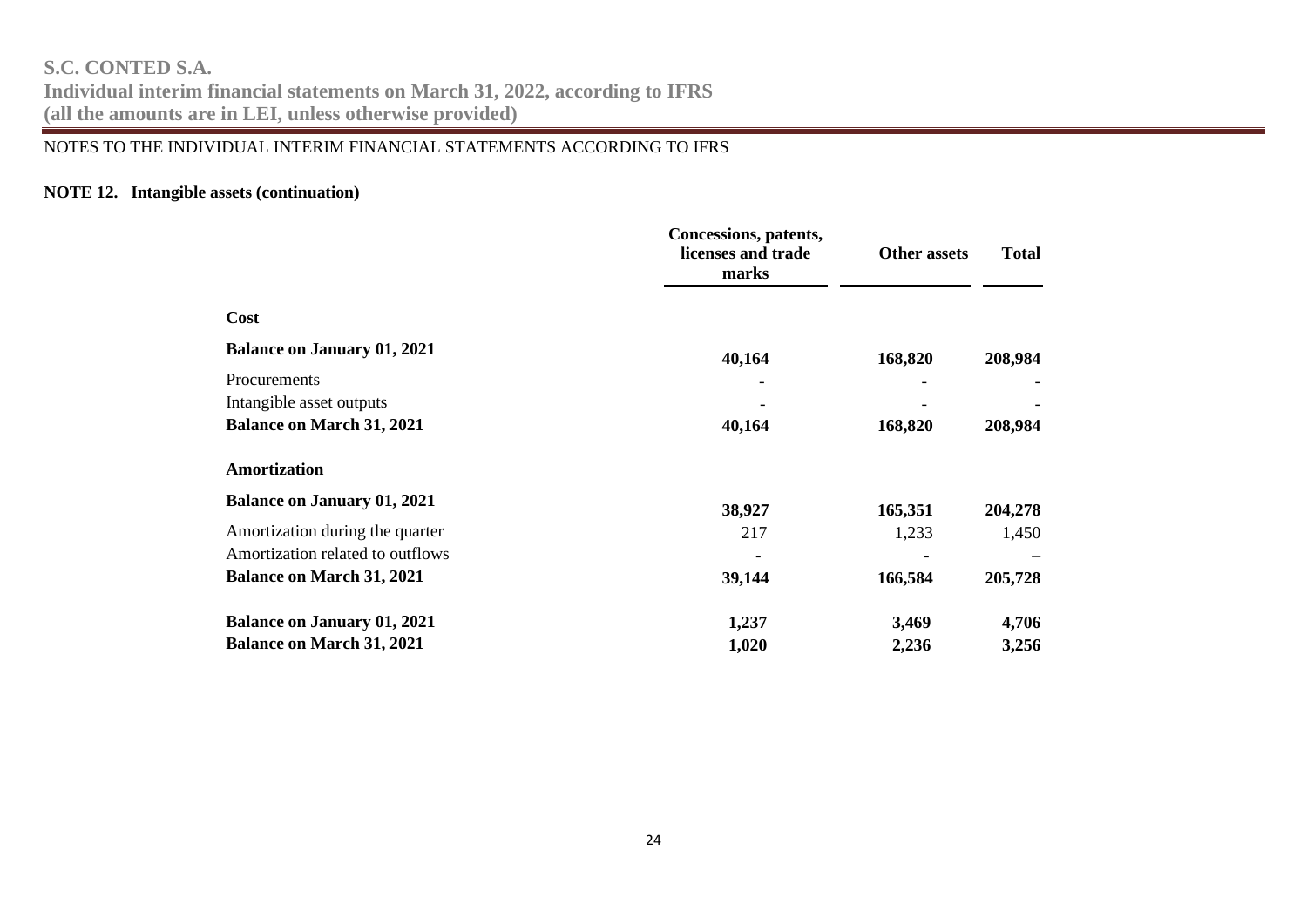### **NOTE 12. Intangible assets (continuation)**

Intangible assets on March 31, 2022, at the net value of 854 (January 01, 2022: 2,321), represent the unamortized part of used licenses and informatics programs. The amortization period of intangible assets is 3 years.

### **NOTE 13. Inventories**

|                             | <b>March 31, 2022</b> | <b>January 01, 2022</b> |
|-----------------------------|-----------------------|-------------------------|
| Raw materials and materials | 2,262,995             | 1,158,739               |
| Manufacture in progress     | 891,496               | 920,387                 |
| Finite products             | 2,799,783             | 2,138,464               |
| Overtures                   | 6.801                 |                         |
| <b>Total inventories</b>    | 5,961,075             | 4,217,590               |

For the establishment of cost on the outflow of the administration of materials, the company uses the first in, first out method (FIFO).The cost of stocks recognized as expense the 1 st quarterof 2022 year with respect to the permanent operations was 2,493,445 (2021: 144,694)

The company did not register discounts of the accounting value of stocks recognized as expense during the quarter.

### **NOTE 14. Trading and associated receivables, other receivables and advance expenses**

|                                | <b>March 31, 2022</b> | <b>January 01, 2022</b> |
|--------------------------------|-----------------------|-------------------------|
| Trading receivables            | 2,351,788             | 1,785,010               |
| Advances paid                  | 12,545                | 21,915                  |
| VAT to be recovered            | 94,507                | 118,121                 |
| Non-exigible VAT               | 34,951                | 30,628                  |
| Other receivables              | 524                   |                         |
| Subvention                     |                       | 347,271                 |
| <b>Total</b>                   | 2,494,315             | 2,302,945               |
| Expenses registered in advance | 136,035               | 5,770                   |

The trading receivables of the Company are expressed by the following foreign currencies:

|                         | <b>March 31, 2022</b> | <b>January 01, 2022</b> |
|-------------------------|-----------------------|-------------------------|
| <b>Foreign currency</b> |                       |                         |
| Euro equivalent in lei  | 2.349.215             | 1,782,530               |
| LEI                     | 2.573                 | 2.480                   |
| <b>Total</b>            | 2,351,788             | 1,785,010               |

The trade receivables are registered on the rated value and are described in the analytical accountancy per each natural or legal entity. The receivables in foreign currency were evaluated based on the enforceable rate of exchange at the end of the year, and the differences of the exchange rate were recognized as incomes or expenses of the period.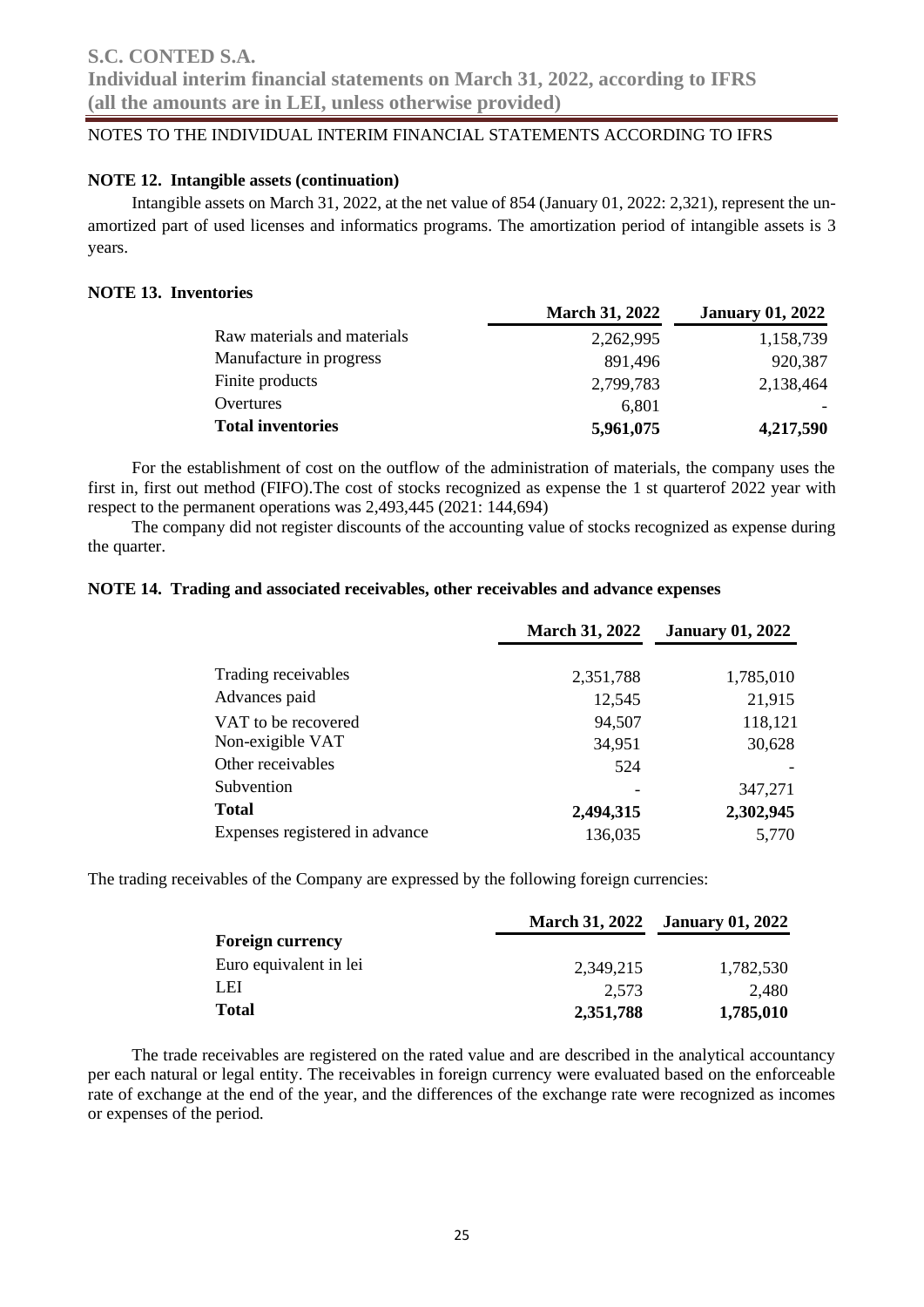**NOTE 14. Trading and associated receivables, other receivables and advance expenses (continuation)** The structure by aging of trade receivables on the date of 31 march 2022, un-cashed on the established term, amounting 540,184 is:

- Outstanding debts between 0 and 30 days, amounting 183,129
- Outstanding debts between 31 and 60 days, amounting 203,744
- Outstanding debts between 91 and 180 days, amounting 273
- Outstanding debts over 180 days, amounting 33,090
- Outstanding debts over 1year amounting 119,948

The Company considers that the recognition of an adjustment for depreciation for the outstanding trading receivables is not necessary, because the sold of trading receivables corresponds to the customers with a good payment history. The advance expenses amounting 136,035 on 31 March 2022 (5,770 la 1 January 2021) mainly represent insurance premiums for civil liability insurances for administrators, insurance for the transport facilities, taxes and local taxes and different subscriptions.

### **NOTE 15. Cash and cash equivalent**

|                         | <b>March 31, 2022</b> | <b>January 01, 2022</b> |
|-------------------------|-----------------------|-------------------------|
| Cash of the cash office | 438                   | 2,559                   |
| The banking current     | 211,824               | 166,206                 |
| Cash equivalents        | 33                    |                         |
| <b>Total</b>            | 212,295               | 168,765                 |

The current accounts opened at the banks, as well as the bank deposits are permanently available to the Company and are not restricted.

### **NOTE 16. Capital and reserves a. Share capital**

| Subscribed and paid share capital on March 31, 2022       | 2.284.360,06                            |
|-----------------------------------------------------------|-----------------------------------------|
| Subscribed and paid number of shares on March 31, 2022    | 239,702 shares                          |
| Rated value of a share                                    | 9.53                                    |
| Characteristics of issued, subscribed and paid-up shares: | Ordinary, nominative and dematerialized |

The ordinary shares are classified as a part of equity. The securities of Company (shares) are registered and traded on the second class of shares of the Stock Exchange of Bucharest. All the shares have the same voting.

During the first quarter of 2022, the share capital of the company was not changed concerning its adjustment or decrease. The share capital registered on March 31,2022 is 2,284,360.06 and it is owned by 431 shareholders (2021: 441 shareholders).

The shareholding structure of the company is:

|                              | Number of    | Number of |              | $\frac{6}{9}$ |
|------------------------------|--------------|-----------|--------------|---------------|
| <b>March 31, 2022</b>        | shareholders | shares    | Amount (lei) |               |
| Hamidi Haissam               |              | 194,443   | 1,853,042    | 81.1186       |
| Other shareholders, whereof: | 430          | 45,259    | 431,318      | 18.8814       |
| - legal entities             |              | 14,171    | 135,050      | 5.9119        |
| - natural entities           |              | 31,088    | 296,268      | 12.9695       |
| TOTAL                        | 431          | 239,702   | 2,284,360    | 100.00        |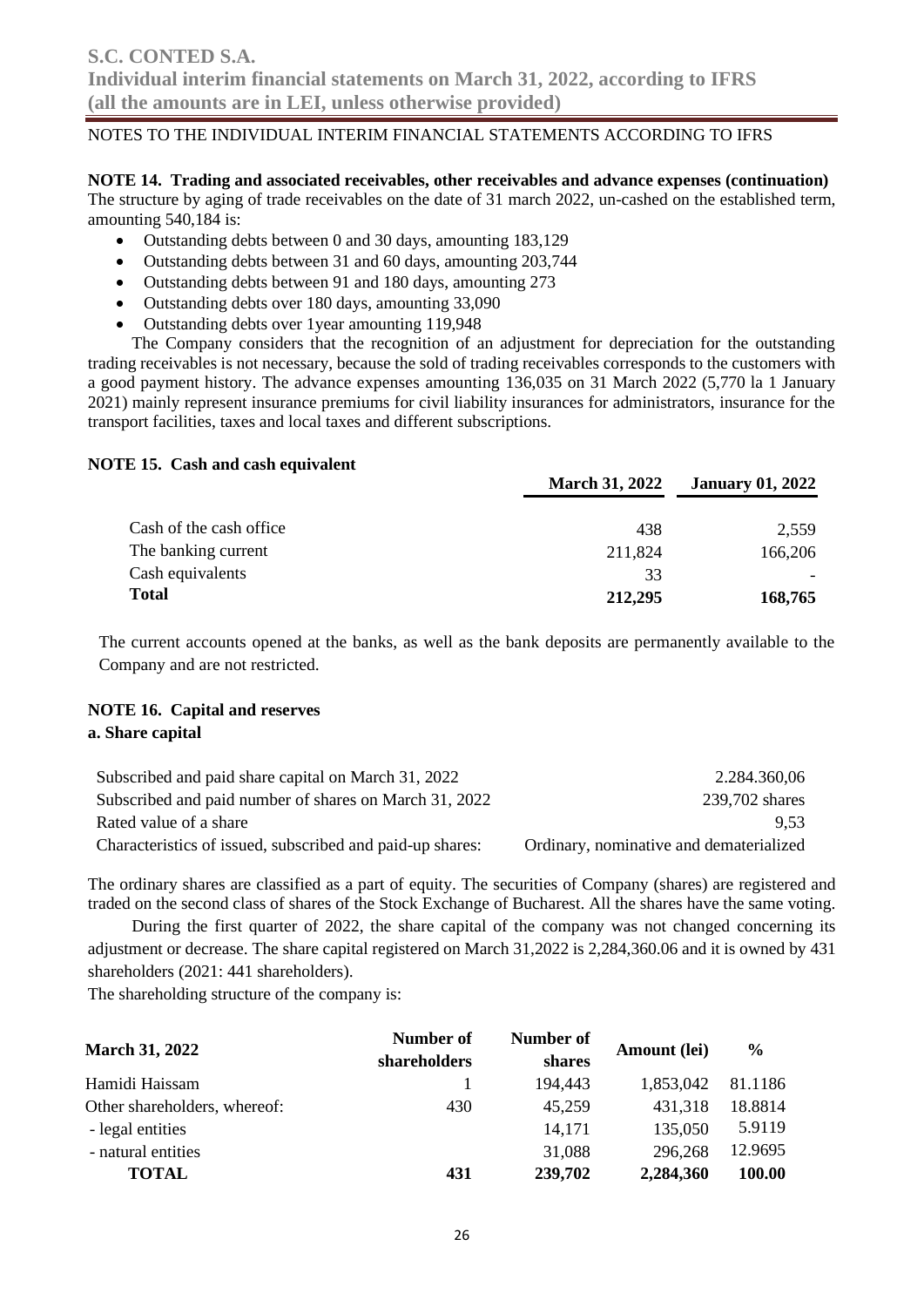### **NOTE 16. Capital and reserves (continuation)**

| <b>March 31, 2021</b>        | Number of    | Number of | Amount (lei) | $\frac{6}{9}$ |
|------------------------------|--------------|-----------|--------------|---------------|
|                              | shareholders | shares    |              |               |
| Hamidi Haissam               |              | 194,443   | 1,853,042    | 81.1186       |
| Other shareholders, whereof: | 440          | 45,259    | 431,318      | 18.8814       |
| - legal entities             |              | 13,010    | 123,985      | 5.4276        |
| - natural entities           |              | 32,249    | 307,333      | 13.4538       |
| <b>TOTAL</b>                 | 441          | 239,702   | 2,284,360    | 100.00        |

The structure of shareholders holding over 10% of share capital is:

| <b>Shareholder</b> | Number of<br>shares | Percent $(\% )$ |
|--------------------|---------------------|-----------------|
| Hamidi Haissam     | 194.443             | 81.1186         |

|                                        | <b>March 31, 2022</b> | <b>January 01, 2022</b> |  |
|----------------------------------------|-----------------------|-------------------------|--|
|                                        |                       |                         |  |
| Revaluation reserve of tangible assets | 2,364,380             | 2,408,346               |  |
| Legal reserves                         | 456,661               | 456,661                 |  |
| Other reserves                         | 4,080,948             | 4,080,948               |  |
| <b>Total</b>                           | 6,901,989             | 6,945,955               |  |

### **b. Revaluation reserves of tangible assets**

The revaluation reserves of tangible assets on March 31, 2022 decreased compared to January 01, 2022 by 43,966 representing the revaluation surplus that transferred to the account 1175 "Carried forward result, representing the surplus by revaluation reserves".

### **c. Legal reserves**

**The legal reserves** of the company, on March 31, 2022 respectively January 01, 2022 amount 456,661 consequently to the establishment of legal reserve (5% of the accounting profit, established according the Tax Code and Law 31/1990 as further amended and completed). The legal reserves cannot be distributed to the shareholders.

### **d. Other reserves**

The company registers at the end of January 01, 2022, respectively on March 31, 2022 "**other reserves**" account 1068 amounting 4,080,948, including reserves representing tax incentives established in the years 2000-2003.

| e. Financial year result           | <b>March 31, 2022</b> | <b>March 31, 2021</b> |
|------------------------------------|-----------------------|-----------------------|
| Operational activities result      | 53,500                | 14,805                |
| Financial result                   | (8,923)               | 37.597                |
| <b>Result before taxation</b>      | 44,577                | 52,402                |
| <b>Result continuos activities</b> | 44,577                | 52,402                |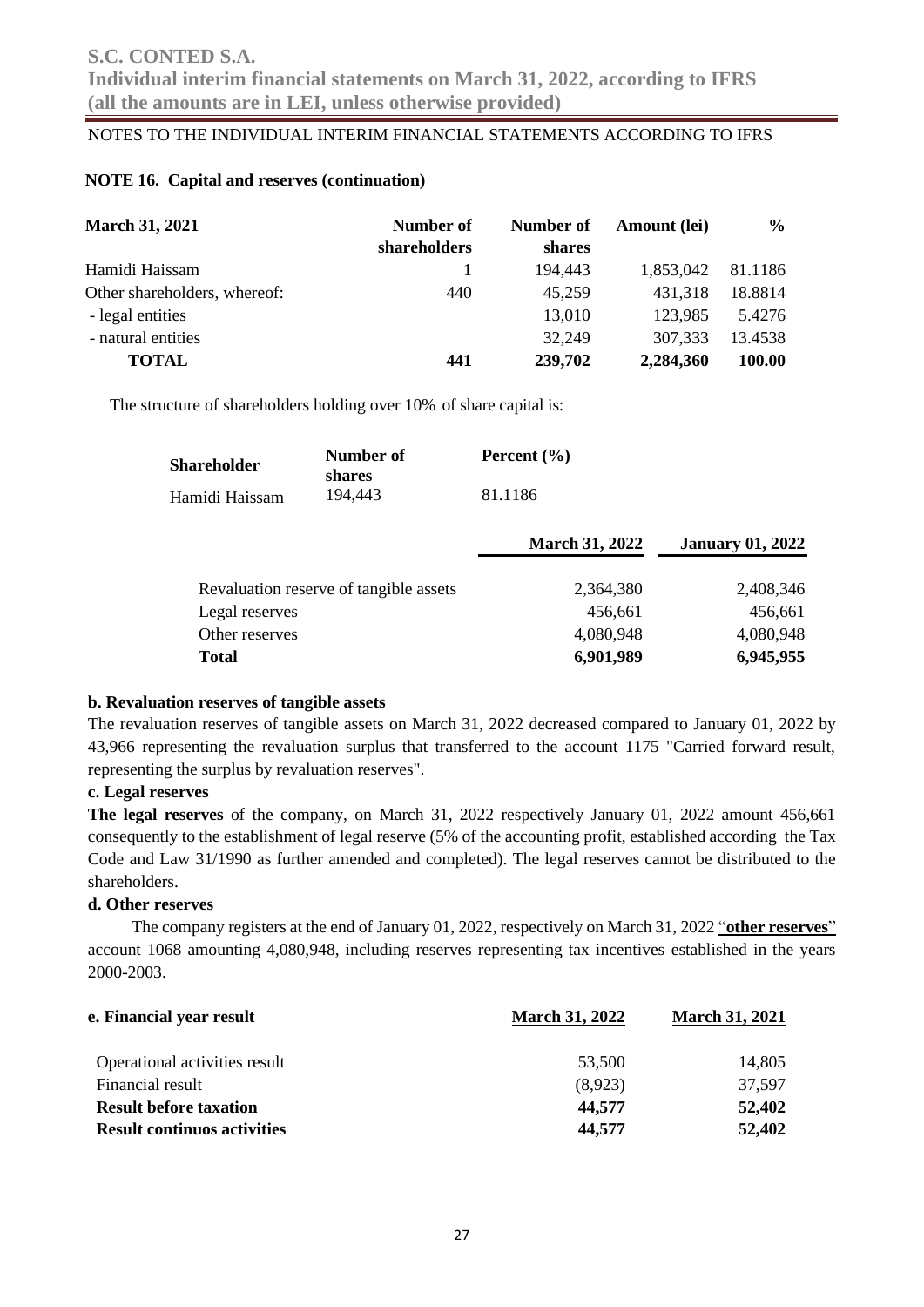### **NOTE 17. Result per share**

The calculation of profit per share was made relying on the profit assignable to the ordinary shareholders and number of ordinary shares. The diluted result per share is equal to the result per basic share, because the company did not register potential ordinary shares.

| <b>Profit assignable to the shareholders</b>         | March 31, 2022       | <b>March 31, 2021</b>   |
|------------------------------------------------------|----------------------|-------------------------|
| Term profit/loss                                     | 44,577               | 52,402                  |
| Number of ordinary shares                            | 239,702              | 239,702                 |
| Basic share profit                                   | 0.1859               | 0.2186                  |
| Diluted profit per share                             | 0.1859               | 0.2186                  |
| <b>NOTE 18. Trading debts and other debts</b>        |                      |                         |
|                                                      | <b>March 31,2022</b> | <b>January 01, 2022</b> |
| Customer advances collected creditors                | 1,482,755            | 555,314                 |
| Trading debts - providers                            | 2,451,797            | 1,444,794               |
| Debts for the staff and assimilated accounts         | 325,105              | 356,409                 |
| Debts to social security and the state budget, other |                      |                         |
| taxes and fees                                       | 550,736              | 382,727                 |
| Amounts due to shareholders                          | 148,398              | 148,443                 |
| Provisions for employee benefits                     | 451,797              | 498,150                 |
| <b>Total current debts</b>                           | 5,410.588            | 3,385,837               |
| Debts for the profit deferred tax                    | 270.872              | 277,907                 |
| <b>Total long term debts</b>                         | 270.872              | 277,907                 |
| <b>Total debts</b>                                   | 5,681,460            | 3,663,744               |

The payables are registered on the rated value and noted in the analytical accountancy per natural or legal entity. The payables in foreign currency were evaluated based on the currency rate of exchange enforceable at the end of the year, and the differences of the exchange rate were recognized as incomes or expenses of that period.

The Company owes the suppliers, on the date of 31.03.2022 the amount of 2,451,797.

The amount represents the equivalent value of the different issued provisions or assets received from the suppliers.

On the date of 31.03.2022 their composition was mainly as follows :

- Procurement suppliers, service provisions, amounting 1,051,098
- Suppliers representing procurements outside EU amounting 278,678<br>■ Suppliers representing intra community acquisitions and services am
- Suppliers representing intra community acquisitions and services amounting to 856,619
- Suppliers of un-arrived invoices 181,112
- Suppliers immobilized of 84,290

Commercial suppliers payable on 31 st March 2022 not paid at the time limit set in the amount of 329,614 are overdue as: - over 30 days the amount 179,487

- over 90 days the amount 26,301
- over 1 year the amount 123,826

Debts with staff, with the social insurance budget and the state budget represent current obligations related to March 2022, with due date in April 2022.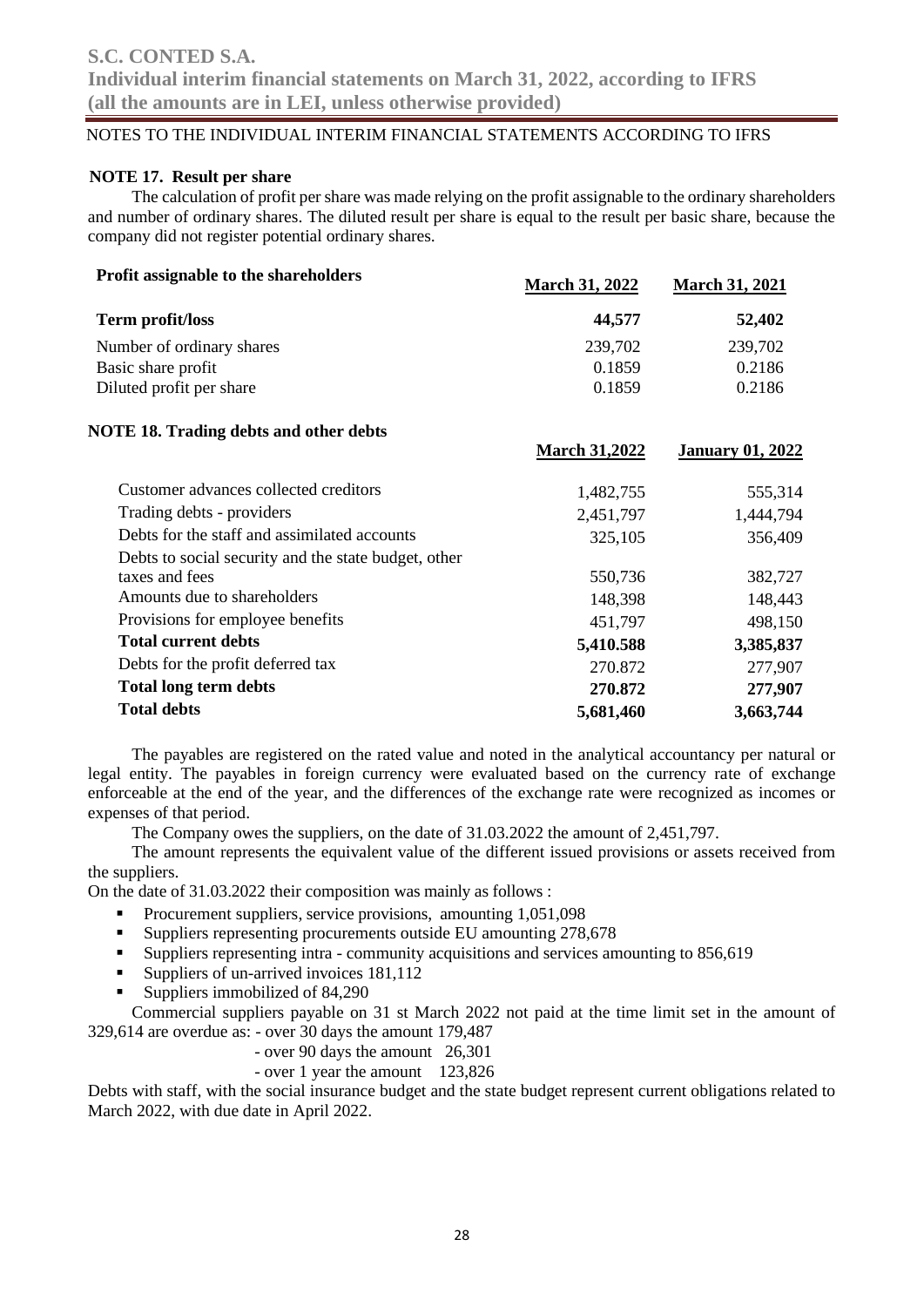### **NOTE 19. Provisions**

From the provision recorded on December 31, 2021, for the short-term employee benefits for 2016, 2017, 2018, 2019, 2020 and 2021 unpaid leave in the amount of 498,150 in the first quarter of 2021, there were provisioned income of 46,353 as a result of holiday leave: the amount of 3,812 for holiday leave for 2020 and the amount of 42,541 for holiday leave for 2021.

The provision presented in the financial statements at 31 March 2022 in the amount of 451,797 represents:

- the amount of 751 for unpaid leave from 2016
- the amount of 2,108 for unpaid leave from 2017
- the amount of 455 for unpaid leave from 2018
- the amount of 801 for unpaid leave from 2019
- the amount of 31,661 for unpaid leave from 2020
- the amount of 416,021 for unpaid leave from 2021

### **NOTE 20. Risk management**

The main purpose of risk management is to help understanding and identifying the risks which the Company is exposed to, so that they can be anticipated and managed as not to affect the efficient fulfillment of the Company's objectives.

Since the elements of trade receivables and payables are part of the financial instruments, the Company's management reveals that understand and know the information requirements of IFRS 7 regarding the nature and extent of risks arising from financial instruments and their importance.

The Company's strategy regarding the management of significant risks provides a framework for identifying, assessing, monitoring and control of these risks, in order to maintain them at acceptable levels depending on the company's risk appetite and its ability to cover (absorb) these risks.

The objectives of the strategy related to the significant risk management are as follows:

- determination of significant risks that may arise during the normal course of business of the company and the formalization of a robust framework for their management and control, in line with the objectives of the overall business strategies of S.C. CONTED S.A.. This can be achieved by adopting the best practices, adapted to the size, risk profile and strategy of the company;
- developing the risk mapping to facilitate their identification, to structure them and to rank them depending on the possible impact on the current activity;
- promoting a culture of awareness and risk management in all company structures.

Within S.C. CONTED S.A., the risk management activity is aimed to fulfill these objectives. Within the process of risk management, the company aims to develop policies, standards and procedures by which it can identify, assess, monitor and control or mitigate the significant risks. This framework will be reviewed periodically, according to the risk profile and risk tolerance, as well as due to the changes in legislation, variations of the internal or external regulations. To this end, the identification and assessment of risks that may arise in the conduct of significant activities is an ongoing activity.

The whole personnel must understand the risks that may arise during the performance of the activity, as well as the responsibilities incumbent related to the management of these risks. Thus, the company must provide, maintain and continually develop a robust and consistent risk culture, in all structures.

### **a) Risk related to capital**

The management of the risk related to the capital is aimedto ensure the ability to work under good conditions by optimizing the capital structure (equity and payable). Within the analysis of the capital structure the cost of the capital and the risk associated to each class is taken into account. In order to maintain an optimal capital structure and an appropriate level of payable, the company proposes to its shareholders an appropriate dividend policy.

The Company's objectives in managing capital are to ensure the protection and the ability to reward shareholders, to maintain an optimal capital structure to reduce capital costs. The Company monitors the volume of capital raised on indebtedness. This rate is the ratio between net debt and total equity.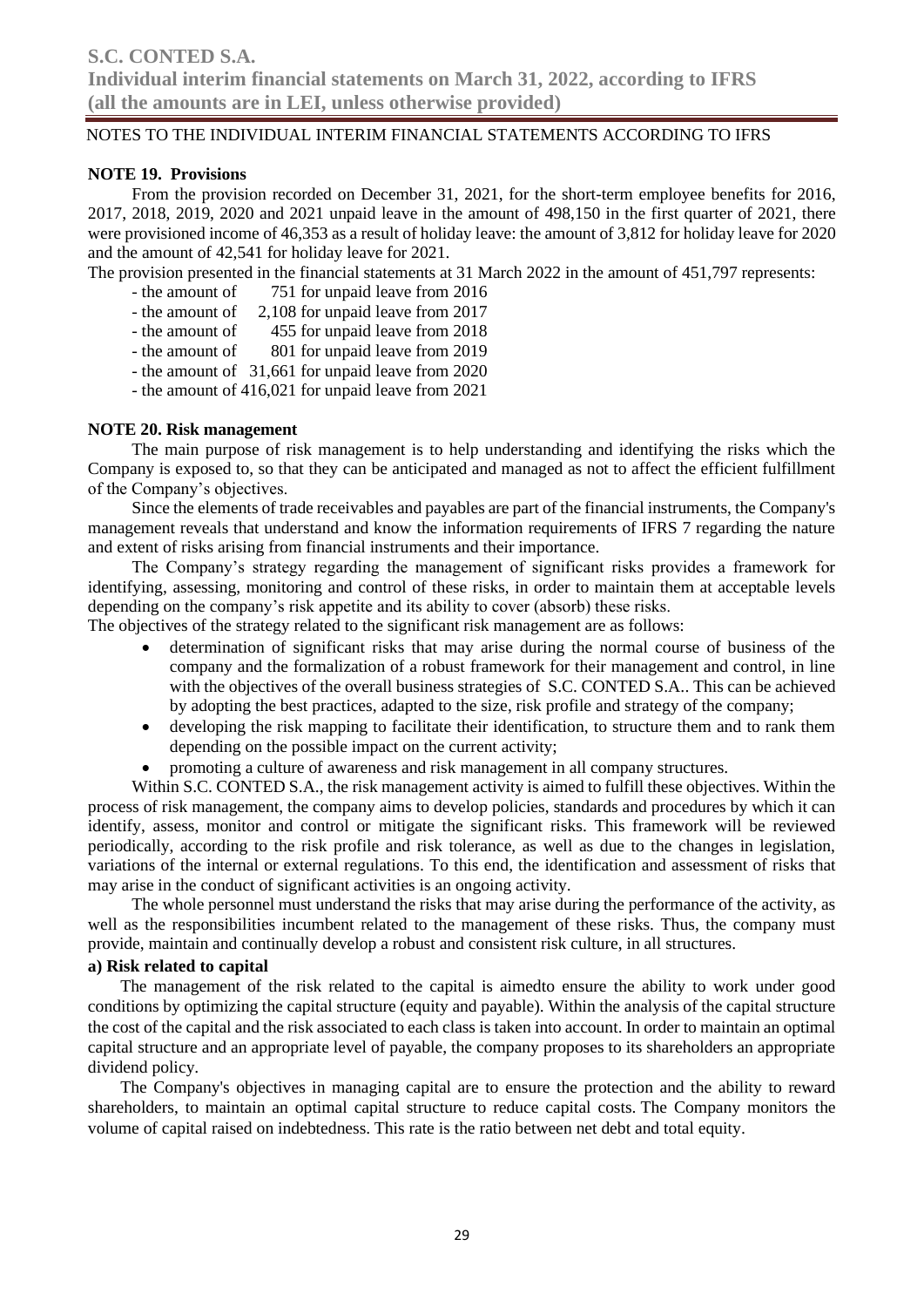**Individual interim financial statements on March 31, 2022, according to IFRS (all the amounts are in LEI, unless otherwise provided)**

### NOTES TO THE INDIVIDUAL INTERIM FINANCIAL STATEMENTS ACCORDING TO IFRS

### **NOTE 20. Risk management (continuation)**

Net debt is calculated as total debt net of cash. Total capital is calculated as equity plus net debt.

| <b>March 31, 2022</b> | <b>March 31, 2021</b> |
|-----------------------|-----------------------|
| 5,681,460             | 2,785,077             |
| 212,295               | 109.657               |
| 8,106,228             | 9,909,922             |
| 0.67                  | 0.27                  |
|                       |                       |

### **b) Currency risk**

Within the business of the company, one of the risks that are frequently met is the currency risk, which is the possibility of incurring financial losses arising from variations of the rates of exchange and/or correlations between them.

On the other hand, the depreciation of the national currency against major currencies is determined by the intensity of domestic policy which has negative consequences on the financial markets, on the exchange rate and on the stock exchange.

The receivables and payables of the company are recorded into the accounting books of the company at their nominal value. The receivables and liabilities in foreign currencies are registered into the accounting books in lei, at the rate of exchange in force at the time of operation performance.

The differences in the rate of exchange between the date of registration of receivables and of the payables in foreign currency, the date of collection, respectively the date of payment thereof shall be recorded as financial income or expenses, as appropriate.

The receivables, payables and availabilities in foreign currency were revalued at the end of each month.

Which expose the Company to currency risk is EUR. The resulting differences are included in the Statement of comprehensive income and does not affect cash flow until the liquidation of the debt. The company has at March 31, 2022 cash and cash equivalents, trade receivables and trade payables in foreign currencies.

The exchange rates of the national currency against the EUR and USD, calculated as the average rate recorded during the reporting period and the previous year and the exchange rates communicated by the National Bank of Romania on the last day of the financial were:

| <b>Currency</b>             | <b>Medium course</b> |            | Spot rate at the reporting date |            |
|-----------------------------|----------------------|------------|---------------------------------|------------|
|                             | 31.03.2022           | 01.01.2022 | 31.03.2022                      | 01.01.2022 |
| EUR                         | 4.9461               | 4.9204     | 4.9466                          | 4.9481     |
| USD                         | 4.4066               | 4.1604     | 4.4508                          | 4.3707     |
| <b>Sensitivity analysis</b> |                      |            |                                 |            |

**31 martie 2022**

|                                         | <b>EUR</b><br>$1$ EUR = 4.9466 | <b>RON</b><br>1 RON | <b>TOTAL</b> |
|-----------------------------------------|--------------------------------|---------------------|--------------|
| Cash and cash equivalents               | 133,456                        | 78,839              | 212,295      |
| Trade receivables and other receivables | 2,349,215                      | 145,100             | 2,494,315    |
| <b>Total</b>                            | 2,482,671                      | 223,939             | 2,706,610    |
| Trade payables and other payables       | (2,766,424)                    | (2,192,367)         | (4,958,791)  |
| <b>Total</b>                            | (2,766,424)                    | (2, 192, 367)       | (4,958,791)  |

### **01 ianuarie 2022**

|                                         | EUR<br>$1$ EUR = 4.9481 | <b>RON</b><br>1 RON | <b>TOTAL</b> |
|-----------------------------------------|-------------------------|---------------------|--------------|
| Cash and cash equivalents               | 10,563                  | 158,202             | 168,675      |
| Trade receivables and other receivables | 1,804,445               | 498,500             | 2,302,945    |
| <b>Total</b>                            | 1,815,008               | 656,702             | 2,471,710    |
| Trade payables and other payables       | (1,339,901)             | (1,547,786)         | (2,887,687)  |
| <b>Total</b>                            | (1,339,901)             | (1,547,786)         | (2,887,687)  |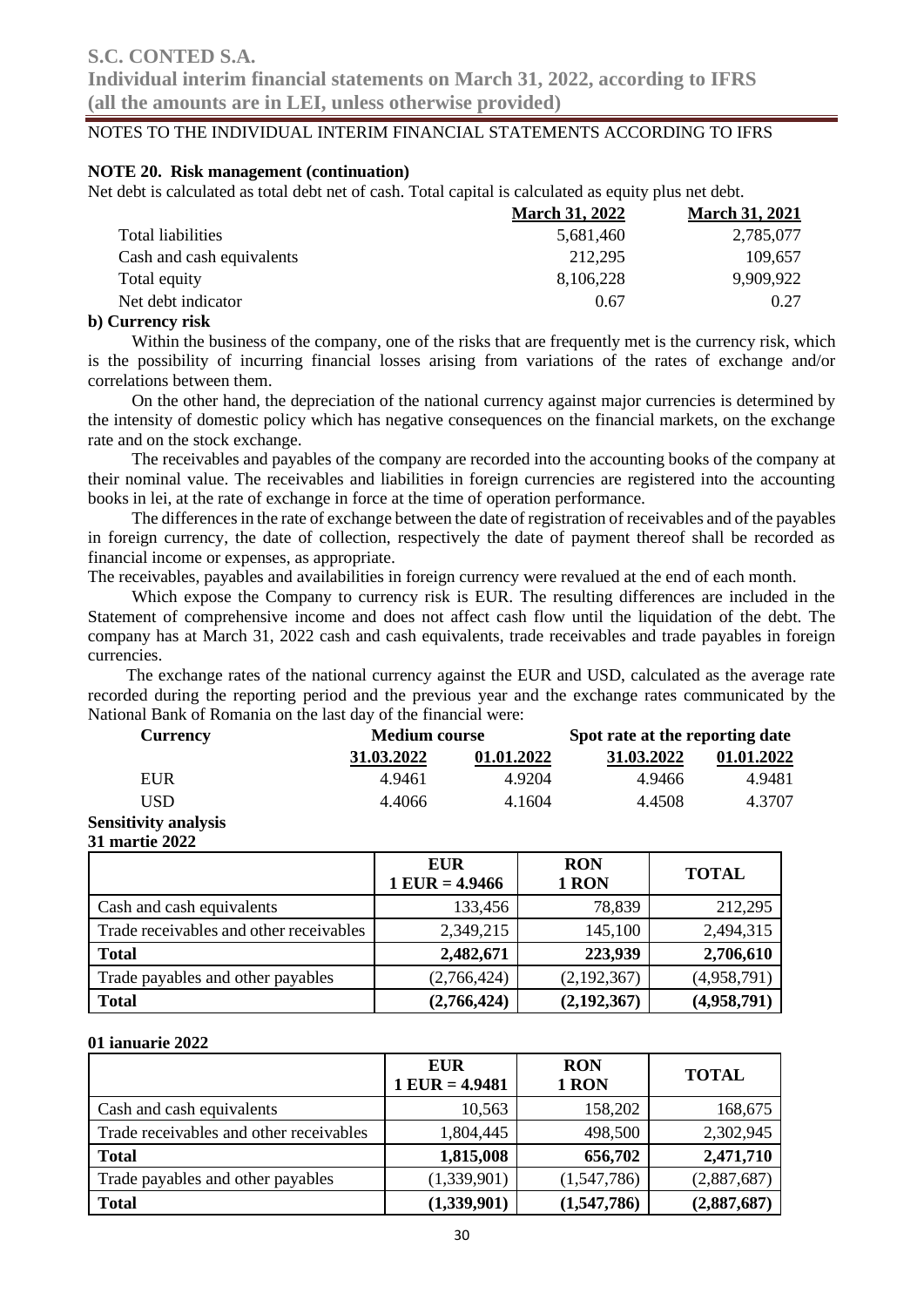## **NOTE 20. Risk management (continuation)**

### **Sensitivity analysis of currency risk**

The Company is exposed mainly to EUR. The table below details the Company's sensitivity to an increase / decrease of 5% in RON against those currencies. 5% is the sensitivity rate used by management reports on currency risk. The sensitivity analysis only includes outstanding monetary items denominated in foreign currency conversion into RON shows the change at the end of the reporting period due to a change in the exchange rate by 5% compared to the exchange rate prevailing at the time. A positive number indicates an increase in earnings and equity occurs where the functional currency to currency.

#### **31 martie 2022**

|                             | EUR<br>$1$ EUR = 4.9466 | <b>RON</b><br>l RON | <b>TOTAL</b> |
|-----------------------------|-------------------------|---------------------|--------------|
| Position Net Asset / (Debt) | (283, 753)              | (1,968.428)         | (2,252,181)  |
| <b>Profit</b> / $(Loss)$    | (14, 188)               |                     | (14, 188)    |

#### **01 ianuarie 2022**

|                           | EUR<br>$EUR = 4.9481$ | RON<br>1 RON | <b>TOTAL</b> |
|---------------------------|-----------------------|--------------|--------------|
| Position Net Asset/(Debt) | 475,107               | (891, 084)   | (415,977     |
| Profit/(Loss)             | 23,755                |              | 23.755       |

### **c) Liquidity risk and cash flow**

This risk results from the incapacity of the company to meet its payment liabilities at any time on short term. On the other hand, the liquidity risk is caused by increased taxation. When we talk about inland revenue, we are talking first about predictability, and the business environment is exposed to sudden changes related to the tax matters (modification, apparition of new taxes, and contributions).

Within S.C. CONTED S.A., the liquidity risk is reduced, and during the quarter, there were no long-term credits contracted or loans with state guarantees.

### **d) Price reducing risk**

S.C. CONTED S.A. Dorohoi is exposed to a risk of reducing the prices due to cheaper labor in other countries, changes in the economic, social and political.

### **e) Risks of lohn system**

Mainly S.C. CONTED S.A. produces textiles using the lohn system  $(CM - cut$  and make) but it can produce textiles with its own fabrics (imported from France, Italy, Spain, Turkey etc.) and auxiliary, at the customer's request (CMT – cut-make-trim).

Over the time, S.C. CONTED S.A. may be more or less affected by the changes of what we call environment or external factors, certain factors of this environment may adversely affect the activity of this company. These political, legal, economic, social and cultural factors can have a negative impact, therefore creating a failure transposed in high response time into the market and delays in delivery.

Political and legal factors can influence the company's business that operates according to the lohn system by imposing regulations that may be related to import-export of goods, economic factors that influence the economy of a country which can also influence the purchasing power.

### **f) Political and legislative risk**

Legislative changes related to the textiles market lead to a legal risk that must be managed at all times. The company's effort to adapt constantly to variating legislative requirements can generate significant additional costs and potential future amendments to the legislative framework could have negative effects on the activity and profitability of the company.

### **g) Risks to losing certain markets (contracts)**

The decreases of the legislative conditions on the local market, the decrease of the products price on the market that can situate the company on a non-competitive position, loss of interest of the partner for the products of Conted as a consequence of the introduction of new products on the market, lead to loss of market (contracts).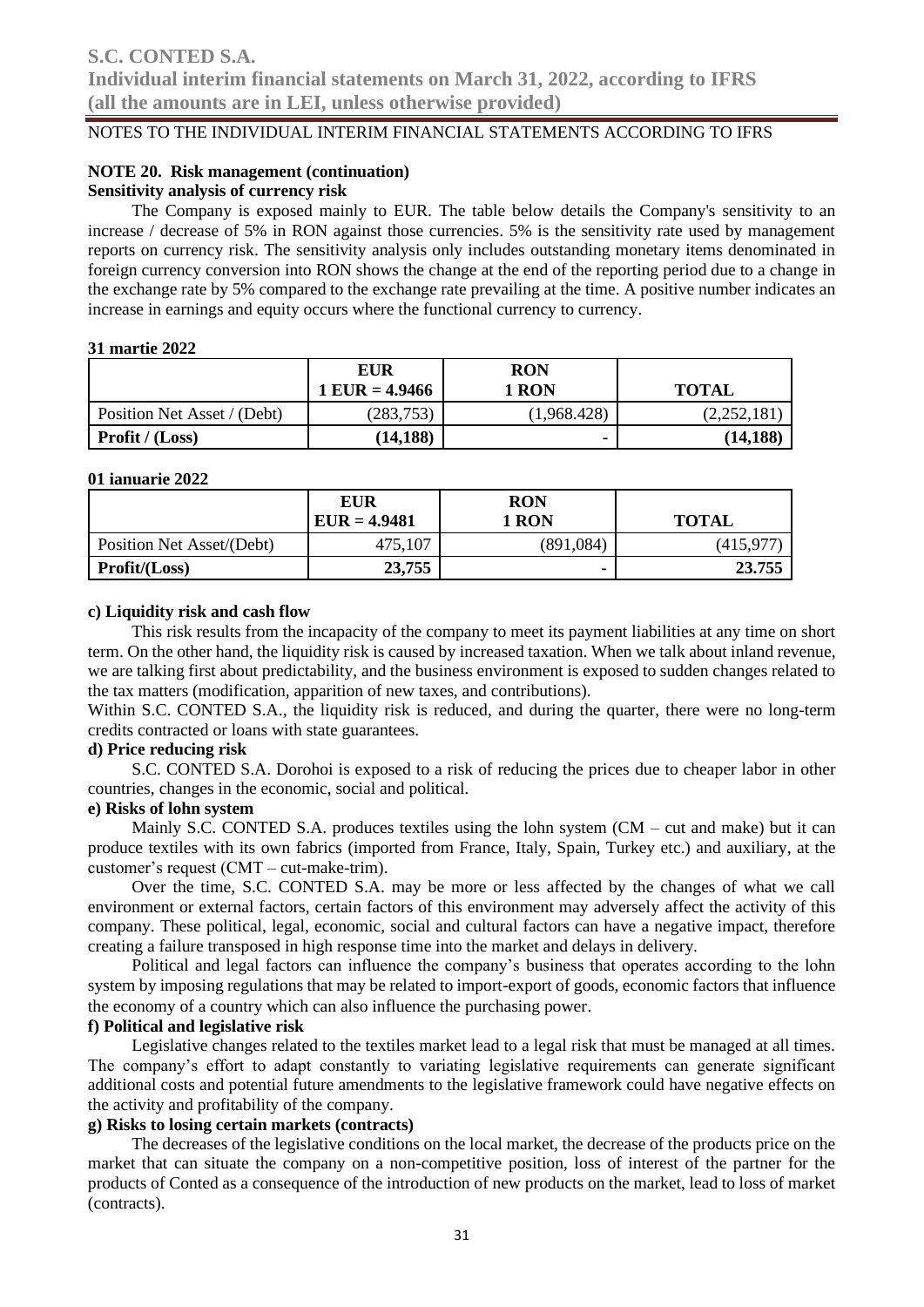### **NOTE 20. Risk management (continuation)**

### **h) Operating risks**

 One of the serious problems that S.C. CONTED S.A. is currently facing is that related to the recruitment and employment of staff specialized in textiles. Failure to attract a sufficient number of suitably qualified personnel, migration, incapacity to adapt to the labor market, and increased personnel costs are risks that might affect the work done by the issuer.

Among the uncertainty factors that could affect the Company's business we can mention:

- producing clothing that can stand on the circuit and on stock for more than one month, due to delay of supply with raw materials and auxiliary materials from customers;
- temporary suspension of activity due to unexpected circumstances;
- increasing the minimum gross salary guaranteed for payment, which will decrease the attractiveness of light industry;

The increase the minimum gross salary guaranteed for payment at the level of the country of the workers in the textile industry, may lead to loss of contracts by clothing factories in Romania and they are transferred to countries with cheaper labor force. The related industry is losing its competitiveness year after year, and the lohn system "migrates" into cheaper countries with much lower wage levels.

S.C. CONTED S.A. implements a constant supervision of operational risks in order to take measures to keep them at an acceptable level, which does not threaten its financial stability, the interests of the creditors, shareholders, employees, and partners.

### **NOTE 21. Associated parties**

The Company has no share capital in other companies.

### **Trades with the management key staff**

### **Loans granted to managers**

The company did not grant advance, credits or loans to the management board, management and supervisory members, during the first quarter of 2022 year.

### **Benefits of the management key staff**

The salary rights of the General Manager are established by the Management Board according to the legal provisions and the commission agreement. The remuneration of the Management Board members are approved by the General Assembley of the Shareholders.

Granted salary rights

|                                 | No. of persons | March 31, 2022 March 31, 2021 |        |
|---------------------------------|----------------|-------------------------------|--------|
| <b>General Manager</b>          |                | 29.112                        | 19.015 |
| Members of the Management Board |                | 32,400                        | 32,400 |

### **NOTE 22. Further events**

There are no further events that may influence the current financial statements.

The individual interim financial statements were approved by the Board of Directors at the meeting of 06.05.2022 and signed on behalf of it by:

| <b>Chairman of the Board of Directors,</b> | <b>Chief Economic Office,</b> |
|--------------------------------------------|-------------------------------|
| Eng. HAMIDI HAISSAM                        | Ec. Mihai Elena               |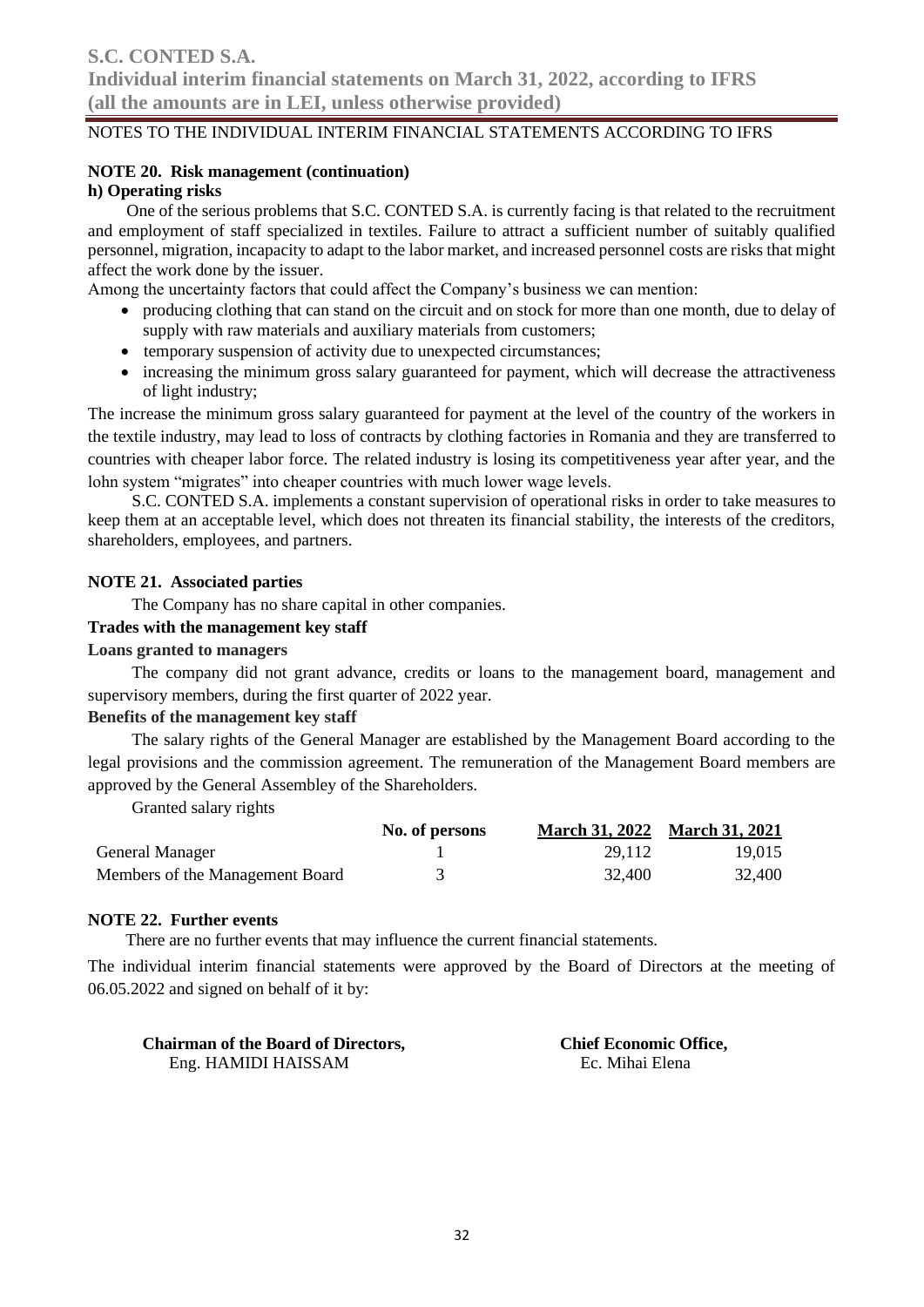

S.C. CONTED S.A. Sediu social: Str. 1 Decembrie 1918, nr. 8, Dorohoi, jud. Botoșani, Cod poștal: 715200, România C.I.F.: RO622445, Nr. ORC: J7/107/1991, TEL/FAX: 0231615457/0231610026 site web: www.conted.ro, e-mail: secretariat@conted.ro

### **QUARTERLY REPORT CORRESPONDING TO THE 1ST QUARTER OF 2022**

### **Concluded in accordance with the provisions of Regulation A.S.F. no. 5/2018 regarding the issuers and security operations**

Report date: 16.05.2022 Name of the company: S.C. CONTED S.A. The registered office: Dorohoi, str. 1 Decembrie no. 8, Botosani County Registered at the Trade Register Office: J07/107/1991 Sole Registration Code: RO 622445 NACE code: 1413 - Manufacture of other outerwear Subscribed and paid-up share capital: 2 284 360.06 RON Regulated market for the trading: Bucharest Stock Exchange – Standard Category CNTE trading symbol

### **A. Economical - financial indicators issued on the 1st quarter of 2022**

| Name of indicator                                     | <b>Calculation method</b>                                     | March 31, 2022 |
|-------------------------------------------------------|---------------------------------------------------------------|----------------|
| 1. Current liquidity indicator                        | <b>Current assets/Current debts</b><br>8,667,685/4,958,791    | 1.75           |
| 2. Indebtedness degree indicator                      | Borrowed capital/Own capital x100<br>0/8,106,228 x 100        | 0              |
| 3. Debit rotation speed - clients (no. of days)       | Client average sold/Turnover x 90<br>2,058,489/6,276,878 x 90 | 30             |
| 4. Rotation speed of frozen assets (no. of rotations) | Turnover/Frozen assets<br>6,276,878/4,983,968                 | 1.26           |

### **B. Other information**

### **1. Overview of the important events that happened during the relevant term and their impact on the issuer's financial statement.**

 No significant events affecting the company's financial position occurred during the time period. In accordance with the legal provisions and the constitutive act in the meeting of the Board of Directors dated 28.02.2022, the convocation of the Ordinary General Meeting of Shareholders for the closing of the financial year 2021, for the date of 18.04.2022 was approved.

Within the meeting of the Board of Directors from 06.05.2022, the Board of Directors members analyzed the financial year result registered on 31.03.2022, and approved the Individual interim financial statements prepared in accordance with the International Financial Reporting Standards adopted by the European Union under the Ministry of Finance Order No. 2844 of 12.12.2016.